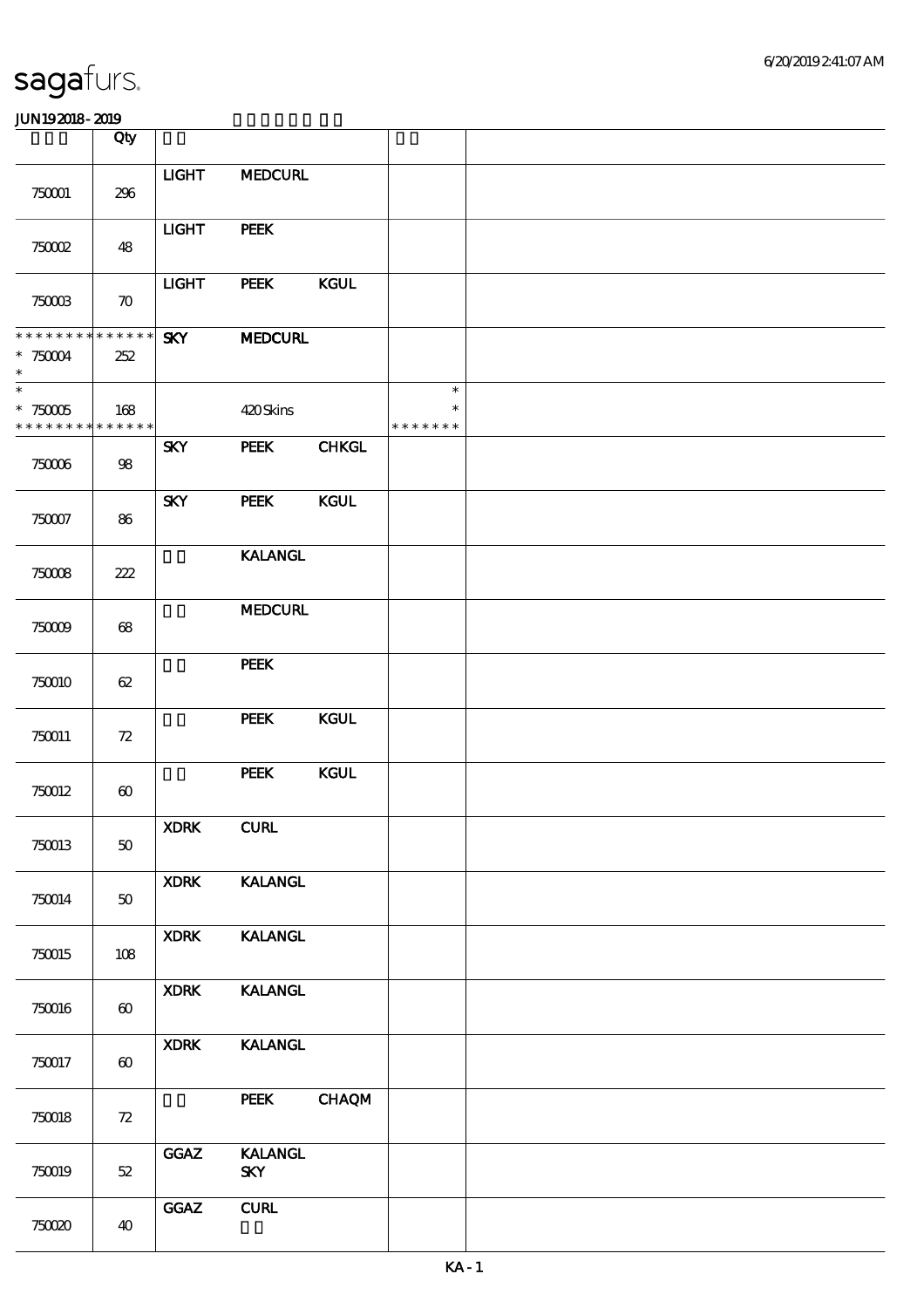|         | Qty                        |              |                |  |
|---------|----------------------------|--------------|----------------|--|
| 750021  | $\boldsymbol{\pi}$         | <b>GGAZ</b>  | <b>CHAQMQI</b> |  |
| 750022  | $22\,$                     | <b>GREY</b>  | <b>SPOTTED</b> |  |
| 750023  | $\boldsymbol{\pi}$         | <b>GREY</b>  | <b>SPOTTED</b> |  |
| 750024  | $\boldsymbol{\mathcal{Z}}$ | <b>GREY</b>  | <b>SPOTTED</b> |  |
| 750025  | 86                         | <b>GREY</b>  | <b>MIXED</b>   |  |
| 750026  | 86                         | <b>GREY</b>  | <b>DEFECT</b>  |  |
| 750027  | 88                         | <b>GREY</b>  | <b>DEFECT</b>  |  |
| 750028  | 72                         | <b>GREY</b>  | <b>DEFECT</b>  |  |
| 750029  | 96                         | <b>LIGHT</b> | <b>KKULCHA</b> |  |
| 750030  | 114                        | <b>LIGHT</b> | <b>KKULCHA</b> |  |
| 750031  | 88                         | <b>LIGHT</b> | <b>KKULCHA</b> |  |
| $75002$ | 94                         | <b>SKY</b>   | <b>KKULCHA</b> |  |
| $75003$ | 188                        | <b>SKY</b>   | <b>KKULCHA</b> |  |
| 750034  | 148                        | <b>SKY</b>   | <b>KKULCHA</b> |  |
| 750035  | 110                        | <b>SKY</b>   | <b>KKULCHA</b> |  |
| 750036  | 88                         | <b>SKY</b>   | <b>KKULCHA</b> |  |
| 750037  | 84                         |              | <b>KKULCHA</b> |  |
| 750038  | 130                        |              | <b>KKULCHA</b> |  |
| 750039  | 86                         |              | <b>KKULCHA</b> |  |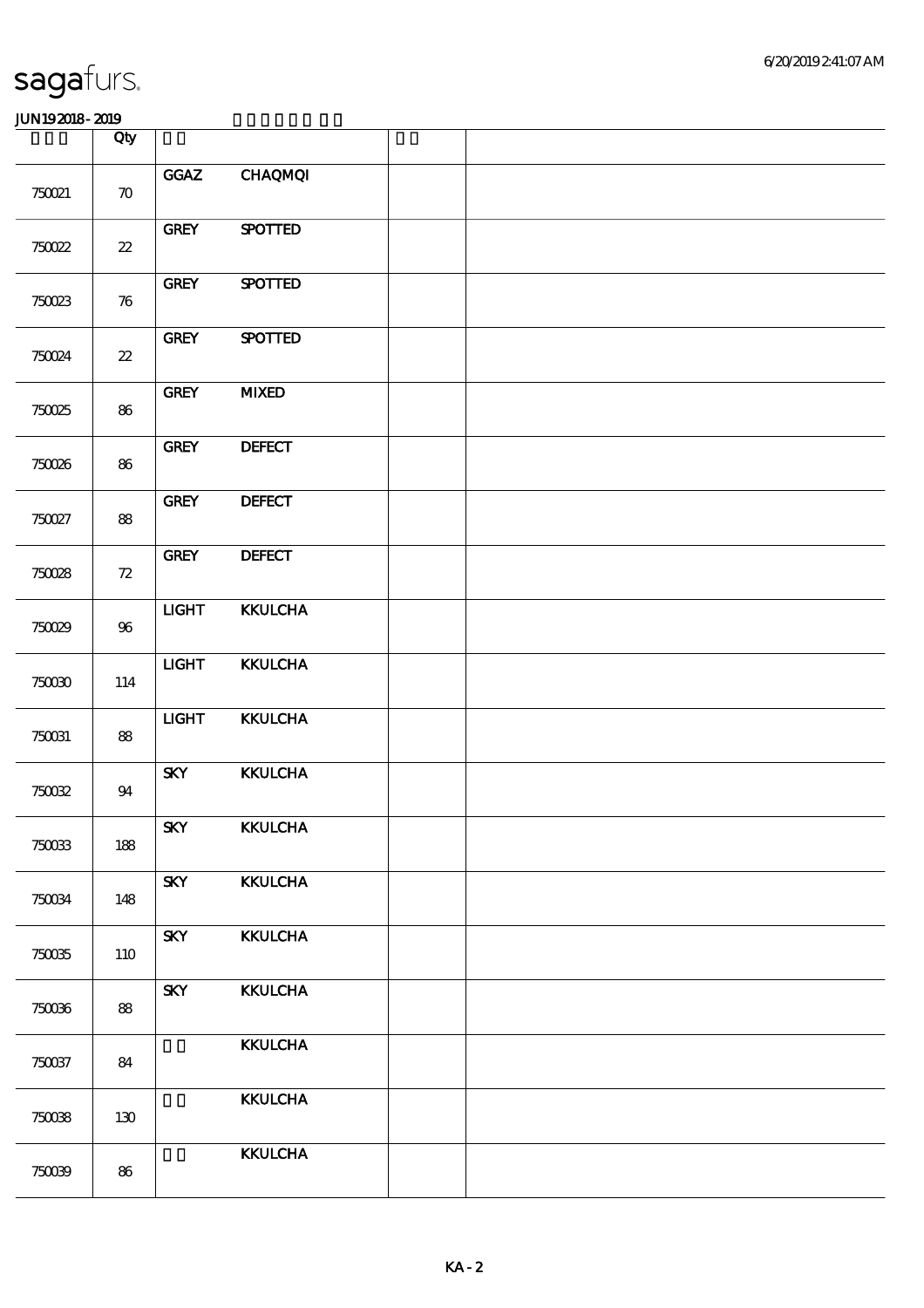|          | Qty            |                                                                         |                |  |
|----------|----------------|-------------------------------------------------------------------------|----------------|--|
| 750041   | 240            | <b>LIGHT</b><br>$\mathbf I$                                             | <b>CHAQMQI</b> |  |
| 750042   | $62\,$         | $LIGHT$<br>$\rm I\hspace{-.1em}I\hspace{-.1em}I$                        | PEEK           |  |
| 750043   | 228            | <b>LIGHT</b><br>$\mathbf{I}$                                            |                |  |
| 750044   | $186\,$        | $LIGHT$<br>$\mathbf{I}\mathbf{I}$                                       |                |  |
| 750045   | 84             | <b>SKY</b><br>$\mathbf I$                                               | <b>CHAQMQI</b> |  |
| 750046   | $\pmb{80}$     | $\mathbf I$                                                             | <b>CHAQMQI</b> |  |
| 750047   | $\pmb{\infty}$ | $\mathbf{I}\mathbf{I}$                                                  | <b>PEEK</b>    |  |
| 750048   | $100\,$        | <b>GREY</b><br>$\blacksquare$                                           | <b>PEEK</b>    |  |
| 750049   | 94             | <b>GREY</b><br>$\mathbf{I}$                                             | PEEK           |  |
| 750050   | ${\bf 88}$     | ${\rm GRFY}$<br>$\mathbf{I}\mathbf{I}$                                  | <b>PEEK</b>    |  |
| 750051   | $156\,$        | $\mathbf I$                                                             |                |  |
| 750052   | $56\,$         | $\mathbf I$                                                             |                |  |
| 750053   | $68$           | <b>XDRK</b><br>$\rm I\hspace{-.1em}I\hspace{-.1em}I$                    |                |  |
| 750054   | 54             | <b>XDRK</b><br>$\mathbf{I}$                                             |                |  |
| 750055   | ${\bf 38}$     | $_{\mbox{\bf GGAZ}}$<br>$\mathbf{I}$                                    |                |  |
| $750066$ | $90\,$         | ${\bf G}{\bf R}{\bf E}{\bf Y}$<br>$\rm I\hspace{-.1em}I\hspace{-.1em}I$ | <b>DEFECT</b>  |  |
| 750057   | 64             | ${\bf G}{\bf R}{\bf E}{\bf Y}$<br>П                                     | <b>KKULCHA</b> |  |
| 750058   | $\pmb{\infty}$ | $\mathbf m$                                                             | <b>YAQABAB</b> |  |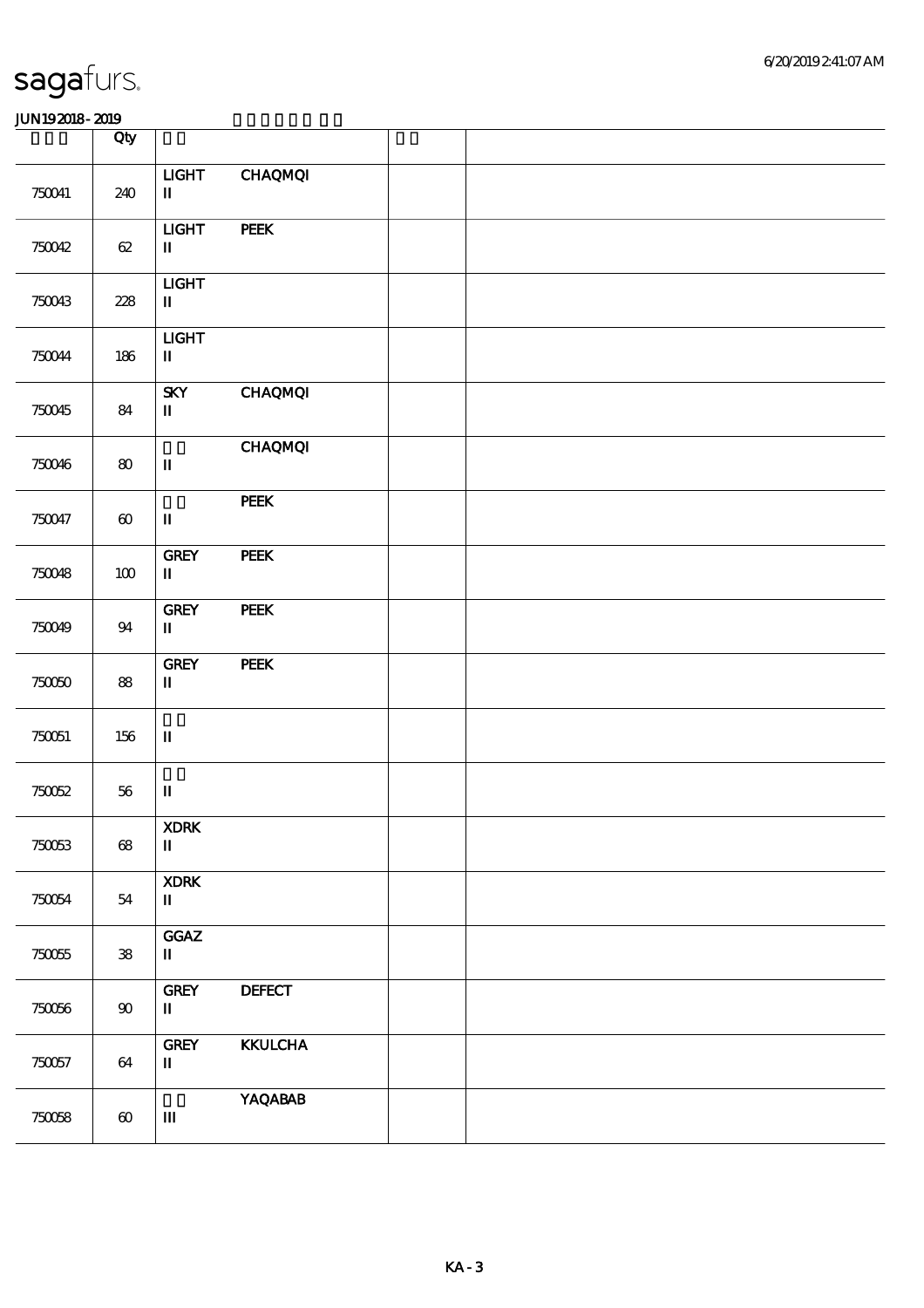|                             | Qty         |              |                           |                  |  |
|-----------------------------|-------------|--------------|---------------------------|------------------|--|
| * * * * * * * * * * * * * * |             | <b>LIGHT</b> | <b>CURL</b>               |                  |  |
| $*750061$                   | 288         |              | $\mathbf{A}$              |                  |  |
| $\ast$                      |             |              |                           |                  |  |
| $\overline{\phantom{1}}$    |             |              |                           | $\ast$           |  |
| $*75002$                    | 216         |              | $\boldsymbol{2}$          | $\ast$           |  |
| $\ast$<br>$\ast$            |             |              |                           | $\ast$<br>$\ast$ |  |
| $*75003$                    | 216         |              | 720Skins                  |                  |  |
| * * * * * * * * * * * * * * |             |              |                           | * * * * * * *    |  |
|                             |             | <b>LIGHT</b> | <b>CURL</b>               |                  |  |
| 750064                      | 126         |              |                           |                  |  |
|                             |             |              |                           |                  |  |
| **************              |             | <b>LIGHT</b> | <b>CURL</b>               |                  |  |
| $*75005$<br>$\ast$          | 272         |              | $\bf{B}$                  |                  |  |
| $\overline{\ast}$           |             |              |                           | $\ast$           |  |
| $^\ast$ 750066              | 340         |              | $\boldsymbol{2}$          | $\ast$           |  |
| $\ast$                      |             |              |                           | $\ast$           |  |
| $\ast$                      |             |              |                           | $\ast$           |  |
| * 750067                    | 204         |              | $\,3$                     | $\ast$           |  |
| $\ast$<br>$\ast$            |             |              |                           | $\ast$<br>$\ast$ |  |
| $*75008$                    | 204         |              | 1020Skins                 | $\ast$           |  |
| * * * * * * * *             | $******$    |              |                           | * * * * * * *    |  |
| * * * * * * *               | * * * * * * | <b>LIGHT</b> | <b>CHAQMQI</b>            |                  |  |
| $*75000$                    | 214         |              | $\mathbf{A}$              |                  |  |
| $\ast$                      |             |              |                           |                  |  |
| $\ast$                      |             |              |                           | $\ast$           |  |
| $*75000$<br>$\ast$          | 288         |              | $\boldsymbol{2}$          | $\ast$<br>$\ast$ |  |
| $\ast$                      |             |              |                           | $\ast$           |  |
| $*750071$                   | 280         |              | $\,3$                     | $\ast$           |  |
| $\ast$                      |             |              |                           | $\ast$           |  |
| $\ast$                      |             |              |                           | $\ast$           |  |
| * $750072$                  | 280         |              | $\bf{4}$                  | $\ast$           |  |
| $\ast$<br>$*$               |             |              |                           | $\ast$<br>$\ast$ |  |
| $*750073$                   | 212         |              | 1274Skins                 | $\ast$           |  |
| * * * * * * * *             | * * * * * * |              |                           | * * * * * * *    |  |
|                             |             | <b>LIGHT</b> | <b>CHAQMQI</b>            |                  |  |
| 750074                      | ${\bf 300}$ |              | ${\bf A}$                 |                  |  |
|                             |             |              |                           |                  |  |
| * * * * * * *               | * * * * * * | <b>LIGHT</b> | <b>CHAQMQI</b>            |                  |  |
| $*750075$<br>$\ast$         | 208         |              | $\mathbf{A}$              |                  |  |
| $\ast$                      |             |              |                           | $\ast$           |  |
| $*750076$                   | 312         |              | $\boldsymbol{2}$          | $\ast$           |  |
| $\ast$                      |             |              |                           | $\ast$           |  |
| $\overline{\phantom{a}}$    |             |              |                           | $\ast$           |  |
| * 750077                    | 312         |              | $\ensuremath{\mathsf{3}}$ | $\ast$           |  |
| $\ast$<br>$\ast$            |             |              |                           | $\ast$<br>$\ast$ |  |
| $* 750078$                  | 312         |              | $\boldsymbol{4}$          | $\ast$           |  |
| $\ast$                      |             |              |                           | $\ast$           |  |
| $\ast$                      |             |              |                           | $\ast$           |  |
| $*750079$                   | 200         |              | 1344Skins                 | $\ast$           |  |
| * * * * * * * * * * * * * * |             |              |                           | * * * * * * *    |  |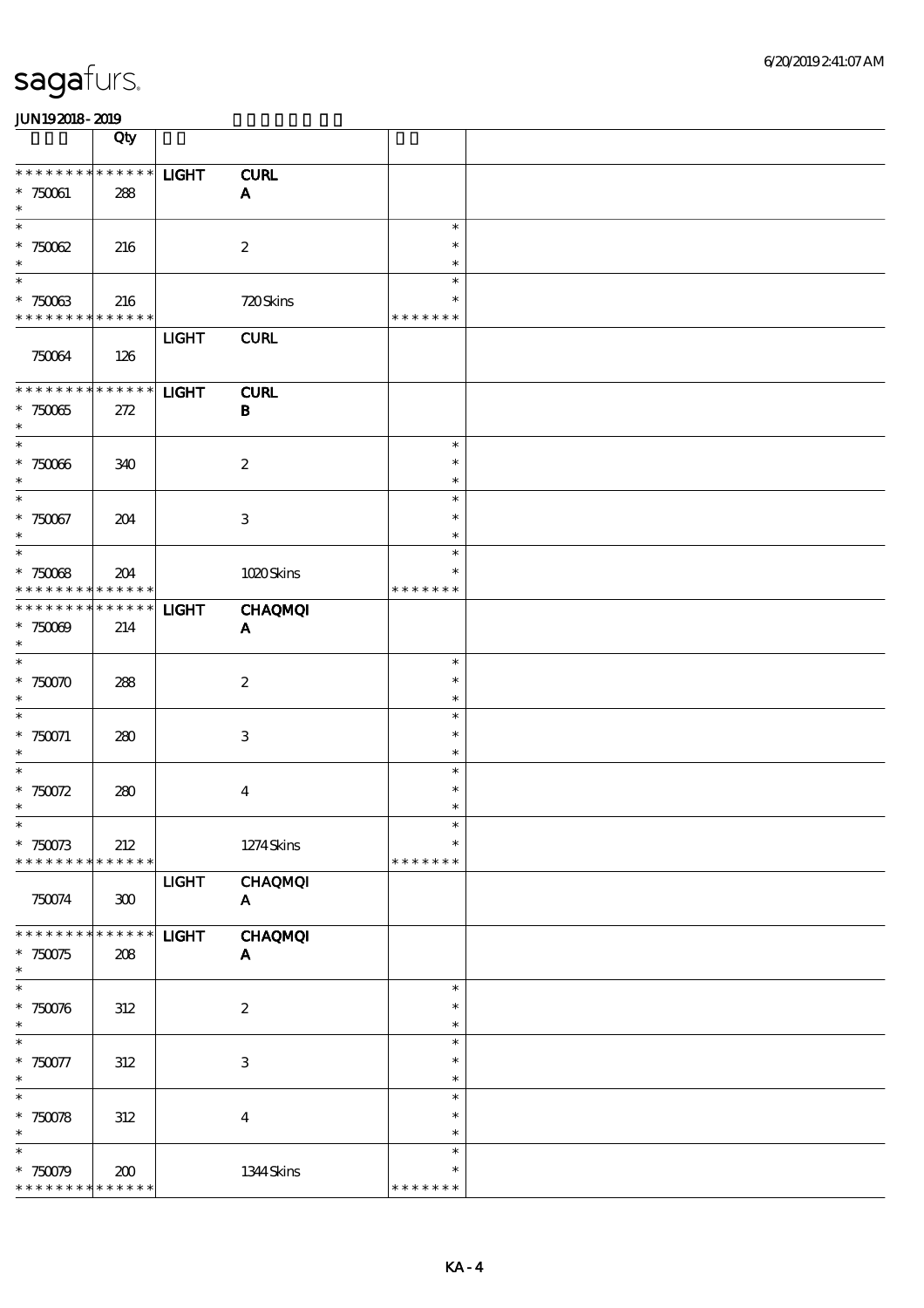| .                                                               |                    |                                        |                                |                                   |  |
|-----------------------------------------------------------------|--------------------|----------------------------------------|--------------------------------|-----------------------------------|--|
|                                                                 | Qty                |                                        |                                |                                   |  |
| 750081                                                          | 104                | <b>LIGHT</b>                           | <b>CHAQMQI</b>                 |                                   |  |
| 750082                                                          | 94                 | <b>LIGHT</b><br>$\mathbf{L}\mathbf{B}$ | CHAQMQI FLAT                   |                                   |  |
| * * * * * * *<br>$*750083$<br>$\ast$                            | * * * * * *<br>208 | <b>LIGHT</b>                           | <b>CHKGUL</b><br>$\, {\bf B}$  |                                   |  |
| $\ast$<br>$*750084$<br>$\ast$                                   | $312\,$            |                                        | $\boldsymbol{2}$               | $\ast$<br>$\ast$<br>$\ast$        |  |
| $\ast$<br>$*750085$<br>* * * * * * * *                          | 208<br>* * * * * * |                                        | 728Skins                       | $\ast$<br>$\ast$<br>* * * * * * * |  |
| * * * * * * * *<br>$*750066$<br>$\ast$                          | * * * * * *<br>210 | <b>LIGHT</b>                           | CHKGUL CURL                    |                                   |  |
| $\overline{\ast}$<br>* 750087<br>* * * * * * * *                | 210<br>* * * * * * |                                        | 420Skins                       | $\ast$<br>$\ast$<br>* * * * * * * |  |
| * * * * * * * *<br>* 750088<br>$\ast$                           | * * * * * *<br>310 | <b>LIGHT</b>                           | <b>KALANGL</b><br>A            |                                   |  |
| $\ast$<br>$*750089$<br>* * * * * * * * <mark>* * * * * *</mark> | 300                |                                        | 610Skins                       | $\ast$<br>$\ast$<br>* * * * * * * |  |
| * * * * * * * *<br>$*75000$<br>$\ast$                           | * * * * * *<br>228 | <b>LIGHT</b>                           | <b>KALANGL</b><br>B            |                                   |  |
| $\ast$<br>$*750091$<br>* * * * * * * *                          | 228<br>* * * * * * |                                        | 456Skins                       | $\ast$<br>$\ast$<br>* * * * * * * |  |
| $75002$                                                         | 370                | <b>LIGHT</b>                           | <b>KALANGL</b><br>$\, {\bf B}$ |                                   |  |
| 750003                                                          | 120                | <b>LIGHT</b>                           | <b>MEDCURL</b>                 |                                   |  |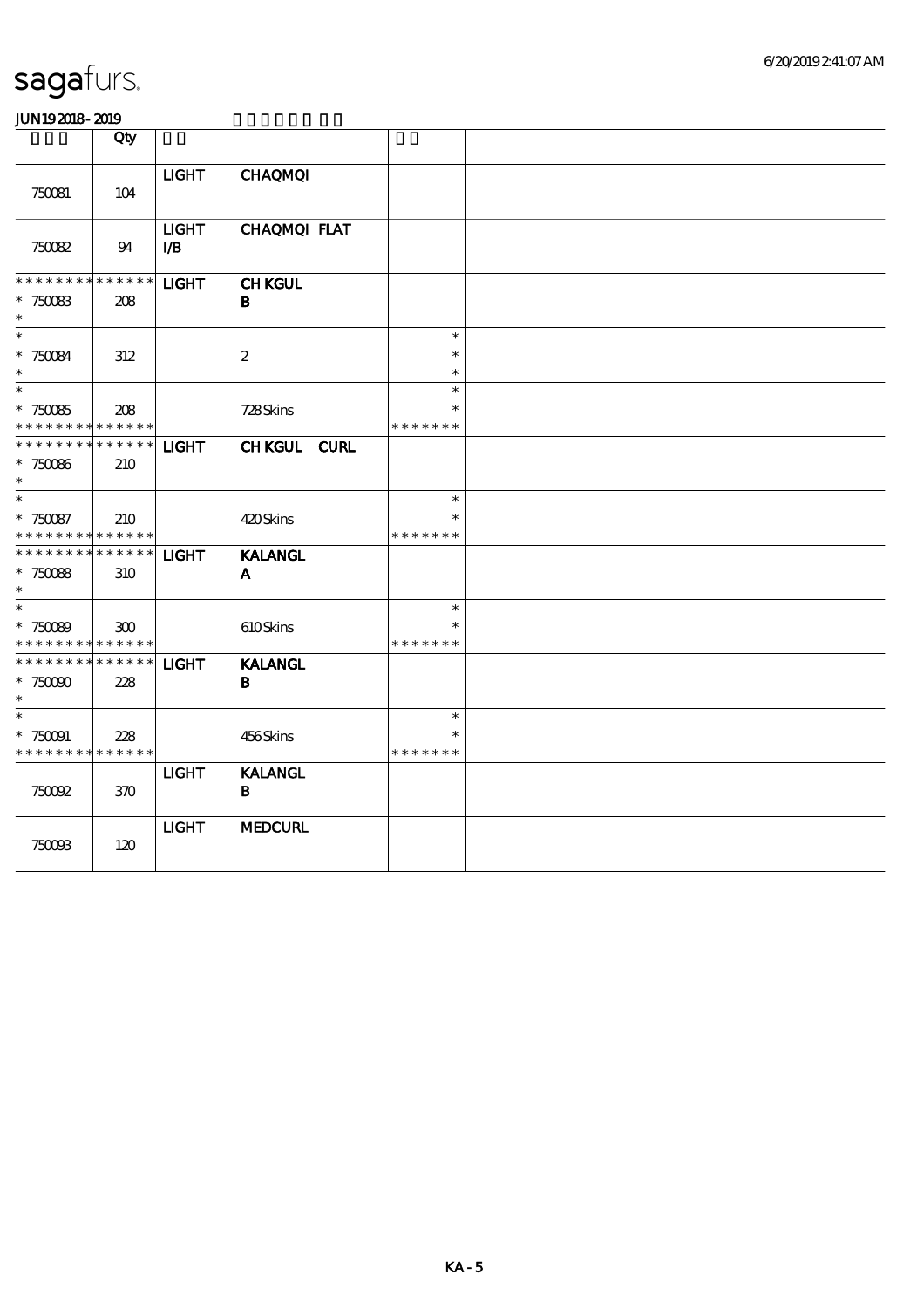|                                            | Qty                        |            |                  |                         |  |
|--------------------------------------------|----------------------------|------------|------------------|-------------------------|--|
|                                            |                            | <b>SKY</b> | <b>CURL</b>      |                         |  |
| 750101                                     | 300                        |            | A                |                         |  |
| ********                                   | * * * * * *                | <b>SKY</b> | <b>CURL</b>      |                         |  |
| $*750102$<br>$\ast$                        | 270                        |            | $\bf{B}$         |                         |  |
| $\ast$                                     |                            |            |                  | $\ast$                  |  |
| $*75010B$<br>$\ast$                        | 312                        |            | $\boldsymbol{2}$ | $\ast$<br>$\ast$        |  |
| $\ast$                                     |                            |            |                  | $\ast$                  |  |
| $*750104$<br>* * * * * * * *               | 162<br>* * * * * *         |            | 744Skins         | $\ast$<br>* * * * * * * |  |
| * * * * * * * *                            | * * * * * *                | <b>SKY</b> | <b>CURL</b>      |                         |  |
| $*750105$<br>$\ast$                        | 232                        |            | $\bf{B}$         |                         |  |
| $\ast$                                     |                            |            |                  | $\ast$                  |  |
| $*750106$<br>* * * * * * * *               | 236<br>* * * * * *         |            | 468Skins         | $\ast$<br>* * * * * * * |  |
|                                            |                            | <b>SKY</b> | CHAQMQI CURL     |                         |  |
| 750107                                     | 270                        |            | $\mathbf{A}$     |                         |  |
| * * * * * * * * * * * * * *                |                            | <b>SKY</b> | <b>CHAQMQI</b>   |                         |  |
| $* 750108$                                 | 312                        |            | A                |                         |  |
| $\ast$<br>$\ast$                           |                            |            |                  | $\ast$                  |  |
| $*750109$                                  | 208                        |            | 520Skins         |                         |  |
| * * * * * * * * <mark>* * * * * * *</mark> |                            | <b>SKY</b> | <b>CHAQMQI</b>   | * * * * * * *           |  |
| 750110                                     | 172                        |            |                  |                         |  |
|                                            |                            | <b>SKY</b> | <b>CHAQMQI</b>   |                         |  |
| 750111                                     | 264                        |            |                  |                         |  |
| * * * * * * * *                            | * * * * * *                | <b>SKY</b> | <b>CHAQMQI</b>   |                         |  |
| $*750112$                                  | 192                        |            | $\, {\bf B}$     |                         |  |
| $\ast$<br>$\ast$                           |                            |            |                  | $\ast$                  |  |
| $*750113$                                  | 280                        |            | 472Skins         | $\ast$                  |  |
| * * * * * * *<br>* * * * * * *             | * * * * * *<br>* * * * * * | <b>SKY</b> | <b>CHAQMQI</b>   | * * * * * * *           |  |
| $*750114$                                  | 252                        |            | B                |                         |  |
| $\ast$<br>$\ast$                           |                            |            |                  | $\ast$                  |  |
| $*750115$                                  | 336                        |            | $\boldsymbol{2}$ | $\ast$                  |  |
| $\ast$<br>$\ast$                           |                            |            |                  | $\ast$<br>$\ast$        |  |
| $*750116$                                  | 336                        |            | 3                | $\ast$                  |  |
| $\ast$<br>$\ast$                           |                            |            |                  | $\ast$<br>$\ast$        |  |
| $*750117$                                  | 252                        |            | 1176Skins        | $\ast$                  |  |
| * * * * * * * *<br>* * * *<br>* * *        | * * * * * *<br>* * * * * * | <b>SKY</b> | <b>CHAQMQI</b>   | * * * * * * *           |  |
| $*750118$                                  | 312                        |            | $\bf{B}$         |                         |  |
| $\ast$<br>$\ast$                           |                            |            |                  | $\ast$                  |  |
| $*750119$                                  | 312                        |            | 624Skins         | $\ast$                  |  |
| * * * * * * * * * * * * * *                |                            |            |                  | * * * * * * *           |  |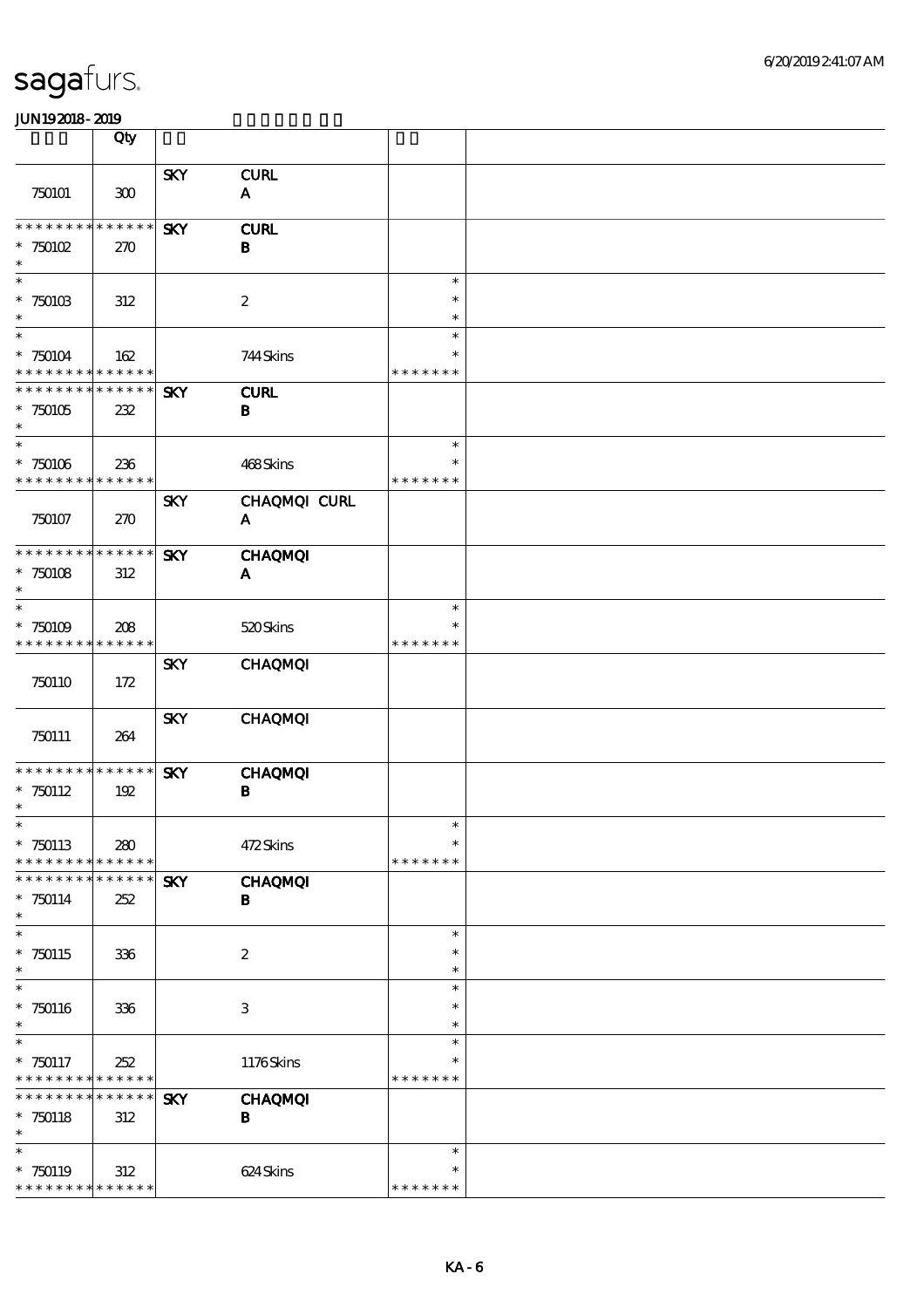|                                                                 | Qty                    |                                      |                                |                                   |  |
|-----------------------------------------------------------------|------------------------|--------------------------------------|--------------------------------|-----------------------------------|--|
| * * * * * * * * * * * * * *<br>$*750121$<br>$\ast$              | 230                    | <b>SKY</b>                           | <b>CHAQMQI</b><br>$\bf{B}$     |                                   |  |
| $\ast$<br>$*750122$<br>$\ast$                                   | 336                    |                                      | $\boldsymbol{2}$               | $\ast$<br>$\ast$<br>$\ast$        |  |
| $\ast$<br>$*750123$<br>* * * * * * * * * * * * * *              | 224                    |                                      | 790Skins                       | $\ast$<br>*<br>* * * * * * *      |  |
| * * * * * * * *<br>$*750124$<br>$\ast$<br>$\overline{\ast}$     | $* * * * * * *$<br>370 | <b>SKY</b>                           | <b>CHAQMQI</b><br>В            |                                   |  |
| $*750125$<br>* * * * * * * *                                    | 296<br>* * * * * *     |                                      | 666Skins                       | $\ast$<br>$\ast$<br>* * * * * * * |  |
| 750126                                                          | 180                    | <b>SKY</b><br>$\mathbf{I}\mathbf{B}$ | <b>CHAQMQI</b>                 |                                   |  |
| 750127                                                          | 246                    | <b>SKY</b>                           | CHAQMQI FLAT                   |                                   |  |
| 750128                                                          | 350                    | <b>SKY</b>                           | CHAQMQI FLAT                   |                                   |  |
| * * * * * * * * * * * * * *<br>$*750129$<br>$\ast$              | 258                    | <b>SKY</b>                           | <b>CHKGUL</b>                  |                                   |  |
| $\ast$<br>$*750130$<br>$\ast$                                   | 344                    |                                      | $\boldsymbol{2}$               | $\ast$<br>$\ast$<br>$\ast$        |  |
| $\ast$<br>$*750131$<br>* * * * * * * * <mark>* * * * * *</mark> | 172                    |                                      | 774Skins                       | $\ast$<br>$\ast$<br>* * * * * * * |  |
| * * * * * * * * * * * * * *<br>$*750132$<br>$\ast$              | 208                    | <b>SKY</b>                           | <b>CHKGUL</b>                  |                                   |  |
| $\ast$<br>$*750133$<br>* * * * * * * *                          | 304<br>* * * * * *     |                                      | 512Skins                       | $\ast$<br>$\ast$<br>* * * * * * * |  |
| * * * * * * *<br>$*750134$<br>$\ast$                            | * * * * * *<br>240     | <b>SKY</b>                           | <b>KALANGL</b>                 |                                   |  |
| $\ast$<br>$*750135$<br>* * * * * * * * * * * * * *              | 320                    |                                      | 560Skins                       | $\ast$<br>*<br>* * * * * * *      |  |
| * * * * * * *<br>$*750136$<br>$\ast$                            | * * * * * *<br>222     | <b>SKY</b>                           | <b>KALANGL</b>                 |                                   |  |
| $\ast$<br>$*750137$<br>* * * * * * * *                          | 222<br>* * * * * *     |                                      | 444Skins                       | $\ast$<br>$\ast$<br>* * * * * * * |  |
| * * * * * * * *<br>$*750138$<br>$\ast$                          | * * * * * *<br>240     | <b>SKY</b>                           | <b>KALANGL</b><br>$\, {\bf B}$ |                                   |  |
| $\ast$<br>$*750139$<br>* * * * * * * * * * * * * *              | 240                    |                                      | 480Skins                       | $\ast$<br>$\ast$<br>* * * * * * * |  |
| 750140                                                          | 222                    | <b>SKY</b>                           | <b>MEDCURL</b>                 |                                   |  |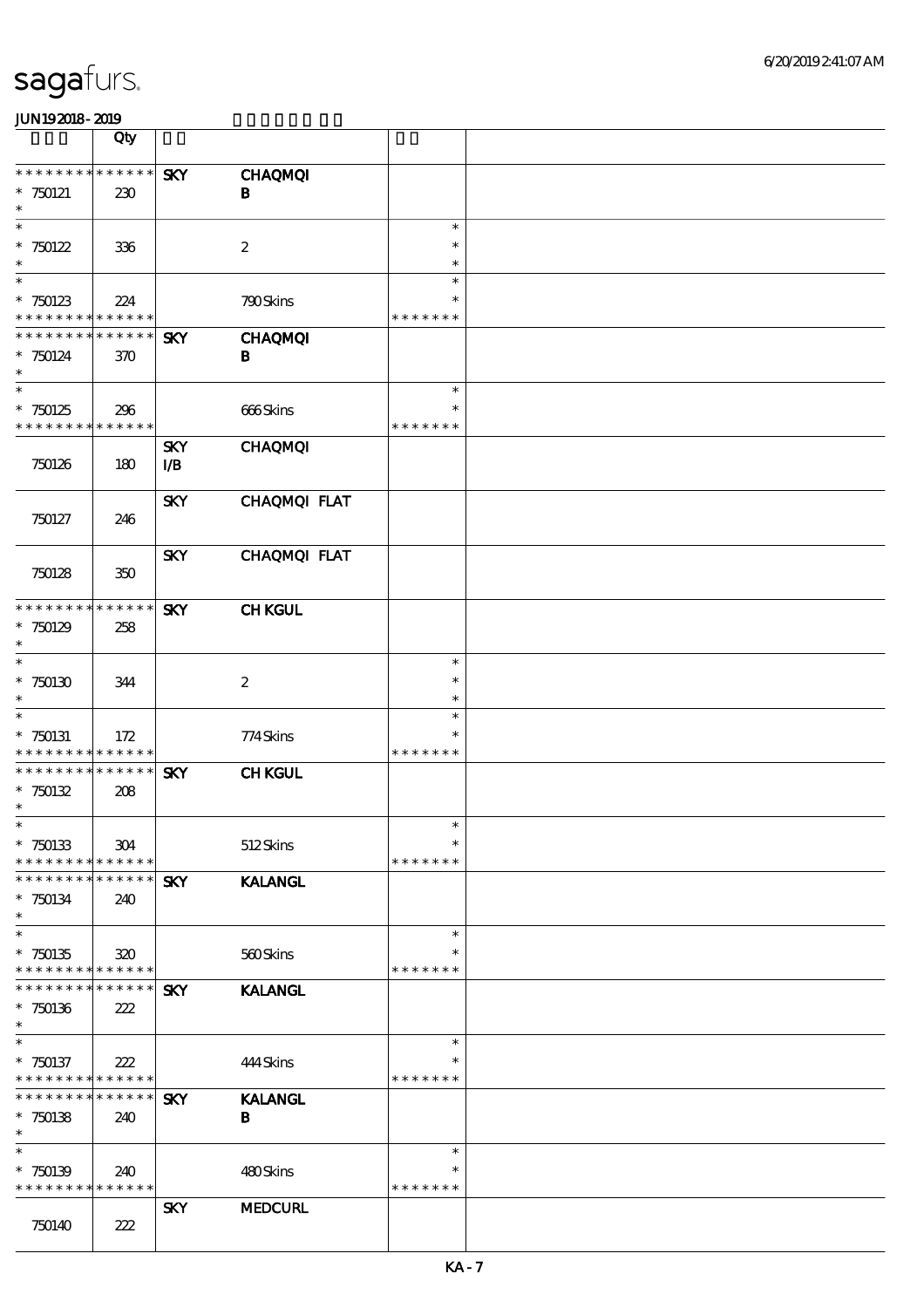|                                  | Qty                        |                                         |               |  |
|----------------------------------|----------------------------|-----------------------------------------|---------------|--|
|                                  |                            |                                         |               |  |
|                                  |                            | ${\bf C}\mathbf{U}\mathbf{R}\mathbf{L}$ |               |  |
| 750141                           | 288                        |                                         |               |  |
|                                  |                            | <b>CURL</b>                             |               |  |
| 750142                           | 304                        |                                         |               |  |
|                                  |                            |                                         |               |  |
| * * * * * * *                    | * * * * * *                | <b>CURL</b>                             |               |  |
| $*750143$                        | 228                        |                                         |               |  |
| $\ast$                           |                            |                                         |               |  |
| $\overline{\ast}$                |                            |                                         | $\ast$        |  |
| $* 750144$                       | 228                        | 456Skins                                | $\ast$        |  |
| * * * * * * * *<br>* * * * * * * | * * * * * *<br>* * * * * * |                                         | * * * * * * * |  |
|                                  |                            | <b>CHAQMQI</b>                          |               |  |
| $*750145$<br>$\ast$              | 224                        | A                                       |               |  |
| $\ast$                           |                            |                                         | $\ast$        |  |
| $*750146$                        | 336                        | $\boldsymbol{2}$                        | $\ast$        |  |
| $\ast$                           |                            |                                         | $\ast$        |  |
| $\ast$                           |                            |                                         | $\ast$        |  |
| $* 750147$                       | 324                        | $\ensuremath{\mathbf{3}}$               | $\ast$        |  |
| $\ast$                           |                            |                                         | $\ast$        |  |
| $\ast$                           |                            |                                         | $\ast$        |  |
| $*750148$                        | 218                        | 1102Skins                               | $\ast$        |  |
| * * * * * * * *                  | * * * * * *                |                                         | * * * * * * * |  |
|                                  |                            | <b>CHAQMQI</b>                          |               |  |
| 750149                           | 320                        | $\mathbf{A}$                            |               |  |
| * * * * * * * *                  | * * * * * *                | <b>CHAQMQI</b>                          |               |  |
| $*750150$                        | 340                        |                                         |               |  |
| $\ast$                           |                            |                                         |               |  |
| $\ast$                           |                            |                                         | $\ast$        |  |
| $*750151$                        | 336                        | 676Skins                                | $\ast$        |  |
| * * * * * * * *                  | * * * * * *                |                                         | * * * * * * * |  |
| * * * * * * *                    | * * * * * *                | <b>CHAQMQI</b>                          |               |  |
| $*750152$<br>$\ast$              | 288                        |                                         |               |  |
| $\ast$                           |                            |                                         | $\ast$        |  |
| $*750153$                        | 288                        | 576Skins                                | $\ast$        |  |
| * * * * * * * *                  | * * * * * *                |                                         | * * * * * * * |  |
| * * * * * * *                    | * * * * * *                | <b>CHAQMQI</b>                          |               |  |
| $*750154$                        | 210                        |                                         |               |  |
| $\ast$                           |                            |                                         |               |  |
| $\ast$                           |                            |                                         | $\ast$        |  |
| $*750155$                        | 280                        | 490Skins                                | $\ast$        |  |
| * * * * * * * *                  | * * * * * *                |                                         | * * * * * * * |  |
| * * * * * * *                    | * * * * * *                | <b>CHAQMQI</b>                          |               |  |
| $*750156$<br>$\ast$              | 232                        |                                         |               |  |
| $\ast$                           |                            |                                         | $\ast$        |  |
| $*750157$                        | 348                        | 580Skins                                | *             |  |
| * * * * * * * *                  | * * * * * *                |                                         | * * * * * * * |  |
| * * * * * * *                    | * * * * * *                | <b>CHAQMQI</b>                          |               |  |
| $*750158$                        | 228                        |                                         |               |  |
| $\ast$                           |                            |                                         |               |  |
| $\ast$                           |                            |                                         | $\ast$        |  |
| $*750159$                        | 228                        | 456Skins                                | $\ast$        |  |
| * * * * * * * *                  | * * * * * *                |                                         | * * * * * * * |  |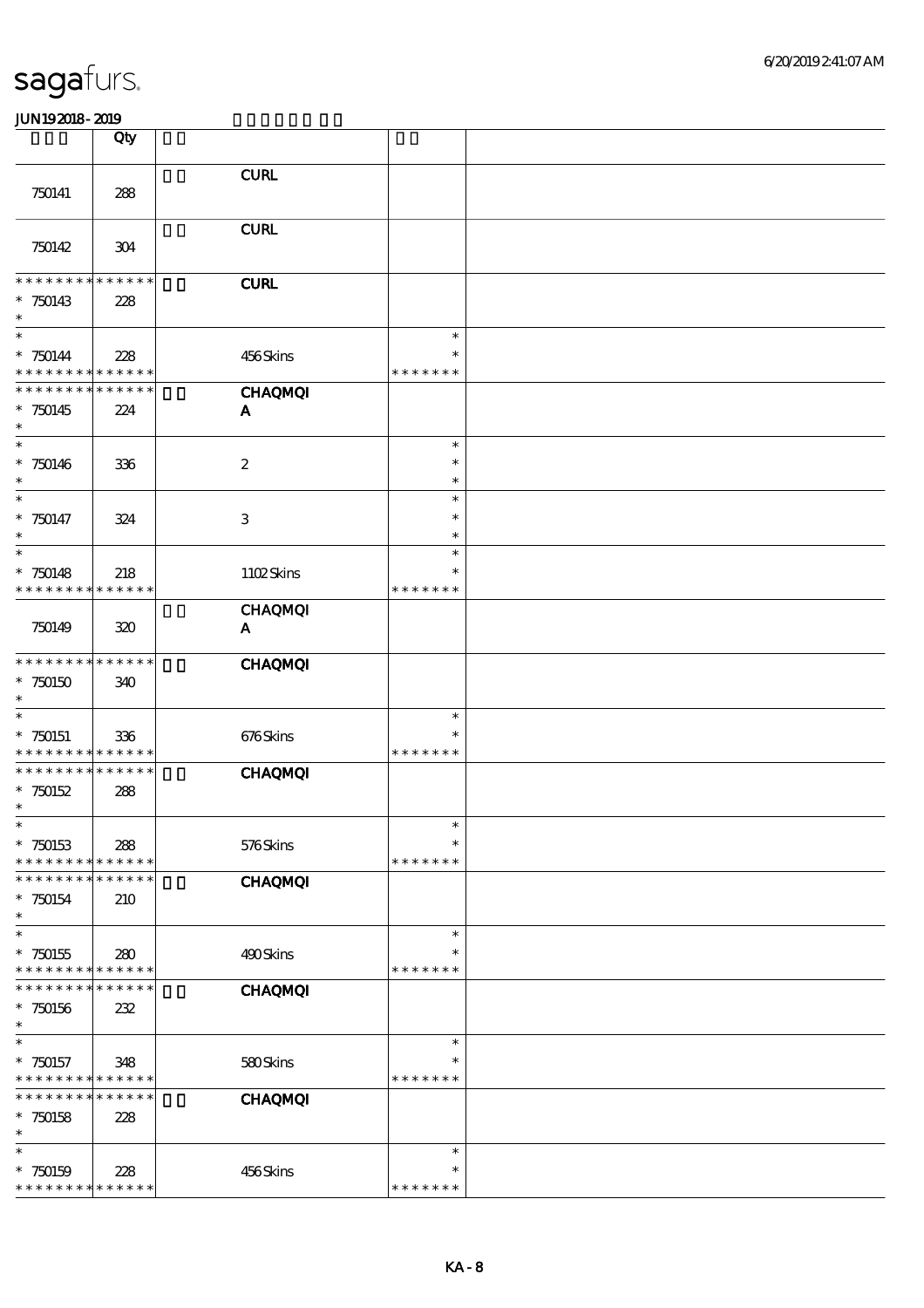|                                                    | Qty                |                               |                  |  |
|----------------------------------------------------|--------------------|-------------------------------|------------------|--|
| * * * * * * * *<br>$*750161$<br>$\ast$             | * * * * * *<br>204 | <b>CHAQMQI</b>                |                  |  |
| $\ast$                                             |                    |                               | $\ast$<br>$\ast$ |  |
| $*750162$<br>* * * * * * * * * * * * * *           | 204                | 408Skins                      | * * * * * * *    |  |
| * * * * * * * *<br>$*750163$<br>$\ast$             | * * * * * *<br>240 | <b>CHAQMQI</b><br>B           |                  |  |
| $\ast$<br>$*750164$                                | 350                | 500Skins                      | $\ast$<br>$\ast$ |  |
| * * * * * * * * * * * * * *                        |                    |                               | * * * * * * *    |  |
| 750165                                             | 104                | CHAQMQI FLAT                  |                  |  |
| 750166                                             | 336                | <b>CHKGUL</b>                 |                  |  |
| 750167                                             | 288                | <b>CHKGUL</b>                 |                  |  |
| * * * * * * * * * * * * * *<br>$*750168$<br>$\ast$ | 192                | <b>CHKGUL</b><br>$\, {\bf B}$ |                  |  |
| $\ast$                                             |                    |                               | $\ast$<br>$\ast$ |  |
| $*750169$<br>* * * * * * * * * * * * * *           | 192                | 384Skins                      | * * * * * * *    |  |
| 750170                                             | 312                | <b>CHKGUL</b><br>$\, {\bf B}$ |                  |  |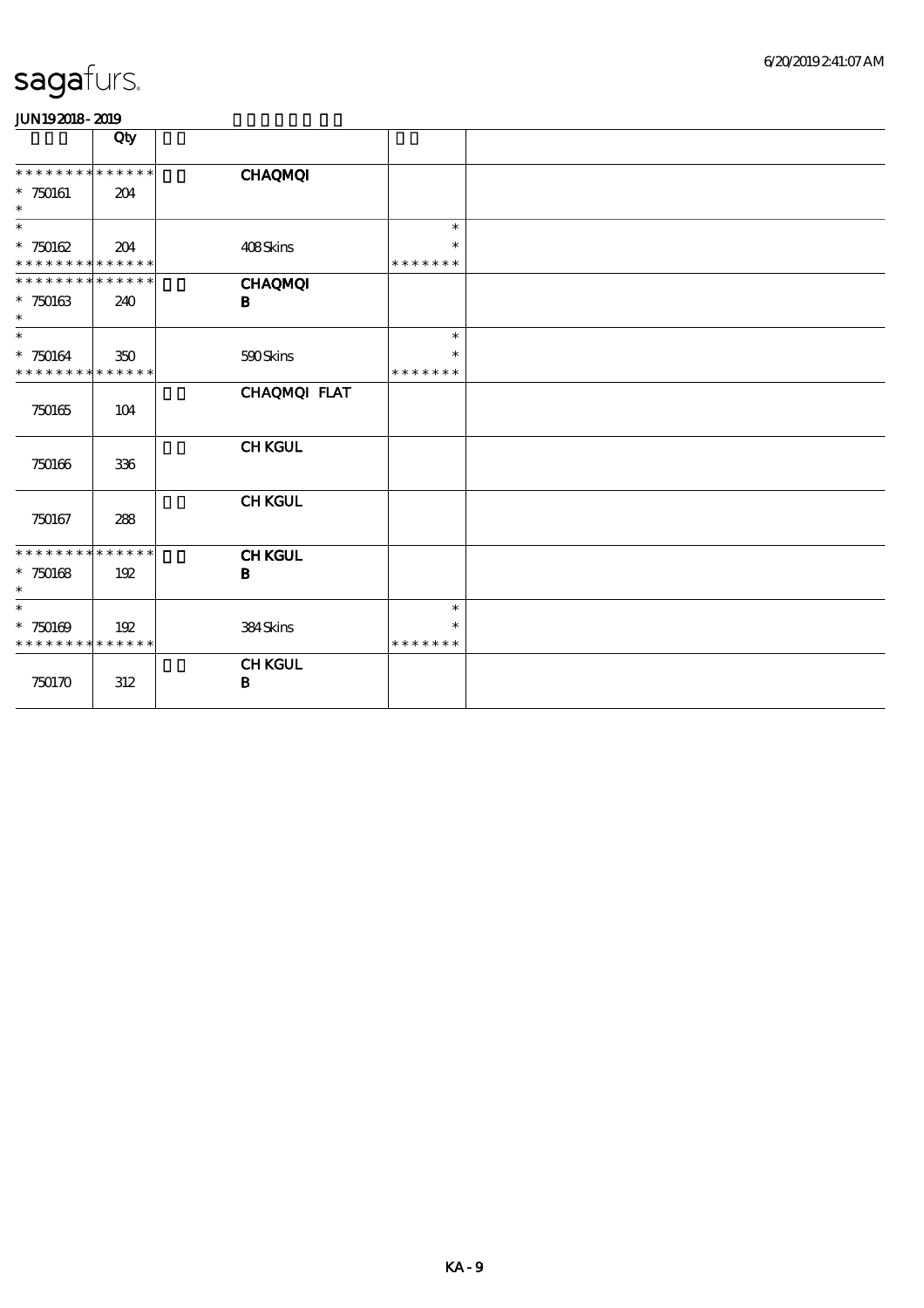|                                                                  | Qty                |                               |                                   |  |
|------------------------------------------------------------------|--------------------|-------------------------------|-----------------------------------|--|
| * * * * * * * *<br>$*752001$<br>$\ast$                           | * * * * * *<br>234 | ARG PNI                       |                                   |  |
| $\ast$<br>$* 752002$<br>* * * * * * * * <mark>* * * * * *</mark> | 312                | 546Skins                      | $\ast$<br>$\ast$<br>* * * * * * * |  |
| 752003                                                           | 330                | <b>ARGUL</b>                  |                                   |  |
| * * * * * * * *<br>$* 752004$<br>$\ast$                          | * * * * * *<br>234 | <b>ARGUL</b>                  |                                   |  |
| $\overline{\ast}$<br>$^\ast$ 752005<br>$\ast$                    | 312                | $\boldsymbol{2}$              | $\ast$<br>$\ast$<br>$\ast$        |  |
| $\ast$<br>$* 752006$<br>$\ast$                                   | 312                | $\,3$                         | $\ast$<br>$\ast$<br>$\ast$        |  |
| $\ast$<br>$*752007$<br>* * * * * * * *                           | 156<br>* * * * * * | 1014Skins                     | $\ast$<br>$\ast$<br>* * * * * * * |  |
| * * * * * * * *<br>$* 752008$<br>$\ast$                          | * * * * * *<br>252 | <b>ARGUL</b>                  |                                   |  |
| $\ast$<br>$* 752009$<br>* * * * * * * *                          | 336<br>* * * * * * | 588Skins                      | $\ast$<br>* * * * * * *           |  |
| * * * * * * * *<br>* 752010<br>$\ast$                            | * * * * * *<br>216 | <b>ARGUL</b>                  |                                   |  |
| $\ast$<br>$*752011$<br>* * * * * * * *                           | 216<br>* * * * * * | 432Skins                      | $\ast$<br>$\ast$<br>* * * * * * * |  |
| * * * * * * * *<br>$*752012$<br>$\ast$                           | * * * * * *<br>300 | <b>CHAQMQI</b>                |                                   |  |
| $\ast$<br>$*752013$<br>$\ast$                                    | 400                | $\boldsymbol{2}$              | $\ast$<br>$\ast$<br>$\ast$        |  |
| $\ast$<br>$* 752014$<br>* * * * * * * *                          | 400<br>* * * * * * | 1100Skins                     | $\ast$<br>$\ast$<br>* * * * * * * |  |
| $*752015$<br>$\ast$                                              | * * * * * *<br>304 | <b>CHAQMQI</b>                |                                   |  |
| $\ast$<br>* 752016<br>* * * * * * * *                            | 228<br>* * * * * * | 532Skins                      | $\ast$<br>∗<br>* * * * * * *      |  |
| 752017                                                           | ${\mathfrak{A}}$   | <b>CHAQMQI</b><br>$\mathbf C$ |                                   |  |
| 752018                                                           | 78                 | <b>CHAQMQI</b><br>$\mathbf C$ |                                   |  |
| 752019                                                           | 288                | CHKGUL FLAT                   |                                   |  |
| 752020                                                           | ${\bf 30}$         | CHKGUL FLAT                   |                                   |  |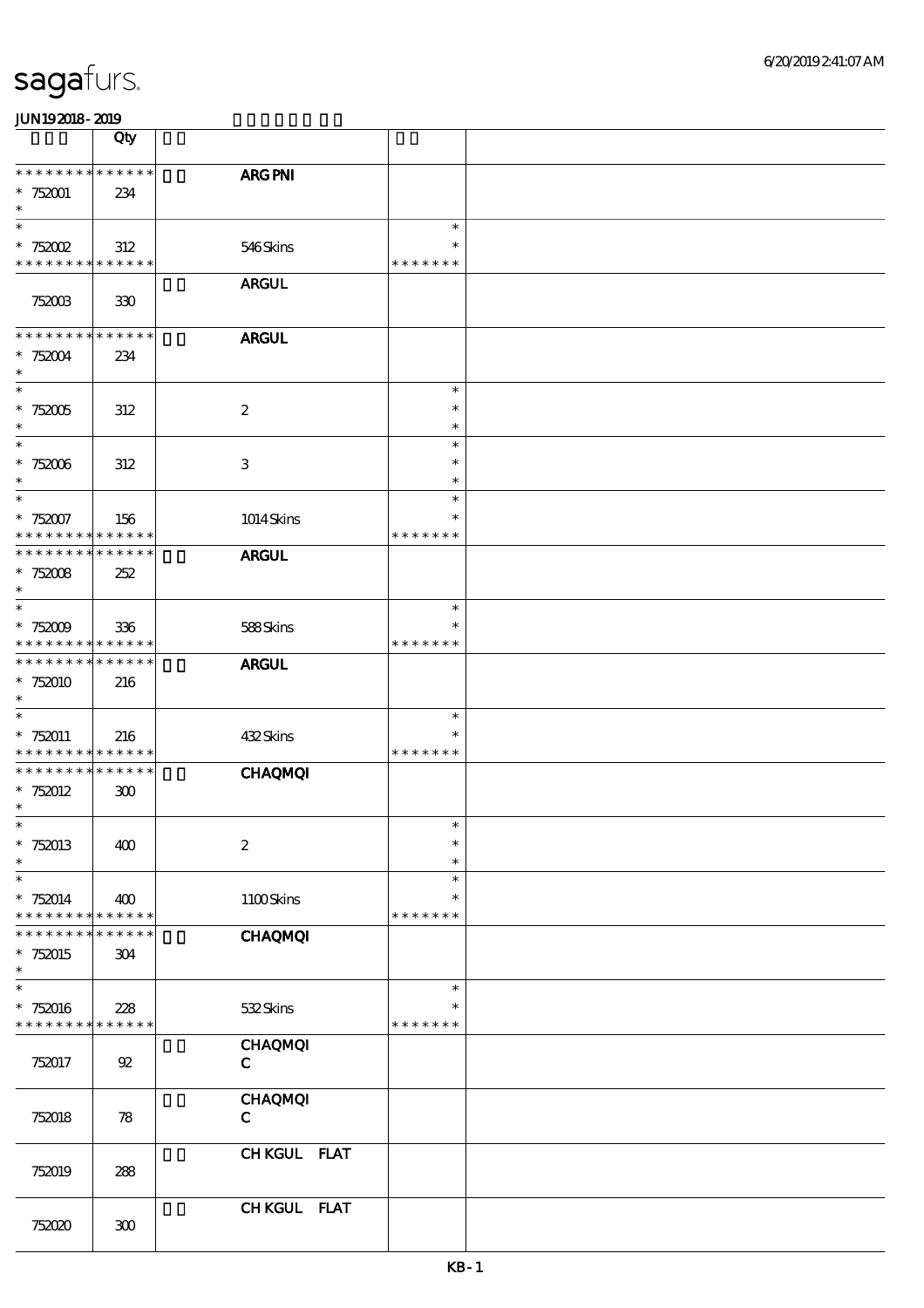|                                          | Qty                        |                         |                         |  |
|------------------------------------------|----------------------------|-------------------------|-------------------------|--|
|                                          |                            | <b>CHKGUL</b>           |                         |  |
| 752021                                   | 348                        |                         |                         |  |
| * * * * * * * *                          | * * * * * *                | <b>CHKGUL</b>           |                         |  |
| $* 752022$<br>$\ast$                     | 376                        |                         |                         |  |
| $\ast$<br>$* 752023$                     |                            | $\boldsymbol{2}$        | $\ast$<br>$\ast$        |  |
| $\ast$                                   | 376                        |                         | $\ast$                  |  |
| $\ast$<br>$* 752024$                     | 376                        | 3                       | $\ast$<br>$\ast$        |  |
| $\ast$<br>$\overline{\ast}$              |                            |                         | $\ast$                  |  |
| $*752025$                                | 376                        | $\boldsymbol{4}$        | $\ast$<br>$\ast$        |  |
| $\ast$<br>$\ast$                         |                            |                         | $\ast$<br>$\ast$        |  |
| $*752026$                                | 376                        | 1880Skins               | $\ast$                  |  |
| * * * * * * * *<br>* * * * * * * *       | * * * * * *<br>* * * * * * |                         | * * * * * * *           |  |
| $* 752027$                               | 228                        | <b>CHKGUL</b>           |                         |  |
| $\ast$<br>$\overline{\phantom{0}}$       |                            |                         | $\ast$                  |  |
| $* 752028$                               | 304                        | $\boldsymbol{z}$        | $\ast$                  |  |
| $\ast$<br>$\ast$                         |                            |                         | $\ast$<br>$\ast$        |  |
| $*752029$                                | 304                        | 3                       | $\ast$                  |  |
| $\ast$                                   |                            |                         | $\ast$                  |  |
| $\ast$<br>$*75200$                       | 296                        | $\overline{\mathbf{4}}$ | $\ast$<br>$\ast$        |  |
| $\ast$                                   |                            |                         | $\ast$                  |  |
| $\ast$<br>$* 752031$                     | 224                        | 1356Skins               | $\ast$<br>$\ast$        |  |
| * * * * * * * *                          | * * * * * *                |                         | * * * * * * *           |  |
| * * * * * * * *<br>$* 752032$            | * * * * * *<br>308         | <b>CHKGUL</b>           |                         |  |
| $\ast$                                   |                            |                         |                         |  |
| $*$<br>$* 752033$                        | 300                        | $\boldsymbol{2}$        | $\ast$<br>$\ast$        |  |
| $\ast$                                   |                            |                         | $\ast$                  |  |
| $\ast$<br>$* 752034$                     |                            | 908Skins                | $\ast$<br>$\ast$        |  |
| * * * * * * * * <mark>* * * * * *</mark> | 300                        |                         | * * * * * * *           |  |
|                                          |                            | <b>CHKGUL</b>           |                         |  |
| 752035                                   | 340                        |                         |                         |  |
| * * * * * * * *                          | * * * * * *                | <b>CHKGUL</b>           |                         |  |
| $*752036$<br>$\ast$                      | 296                        |                         |                         |  |
| $\ast$                                   |                            |                         | $\ast$                  |  |
| $* 752037$<br>* * * * * * * *            | 296<br>* * * * * *         | 592Skins                | $\ast$<br>* * * * * * * |  |
| * * * * * * *                            | * * * * * *                | <b>CHKGUL</b>           |                         |  |
| $*75208$<br>$\ast$                       | 216                        |                         |                         |  |
| $\ast$                                   |                            |                         | $\ast$                  |  |
| $*75209$<br>* * * * * * * *              | 324<br>* * * * * *         | 540Skins                | $\ast$<br>* * * * * * * |  |
|                                          |                            | <b>CHKGUL</b>           |                         |  |
| 752040                                   | 72                         | $\mathbf C$             |                         |  |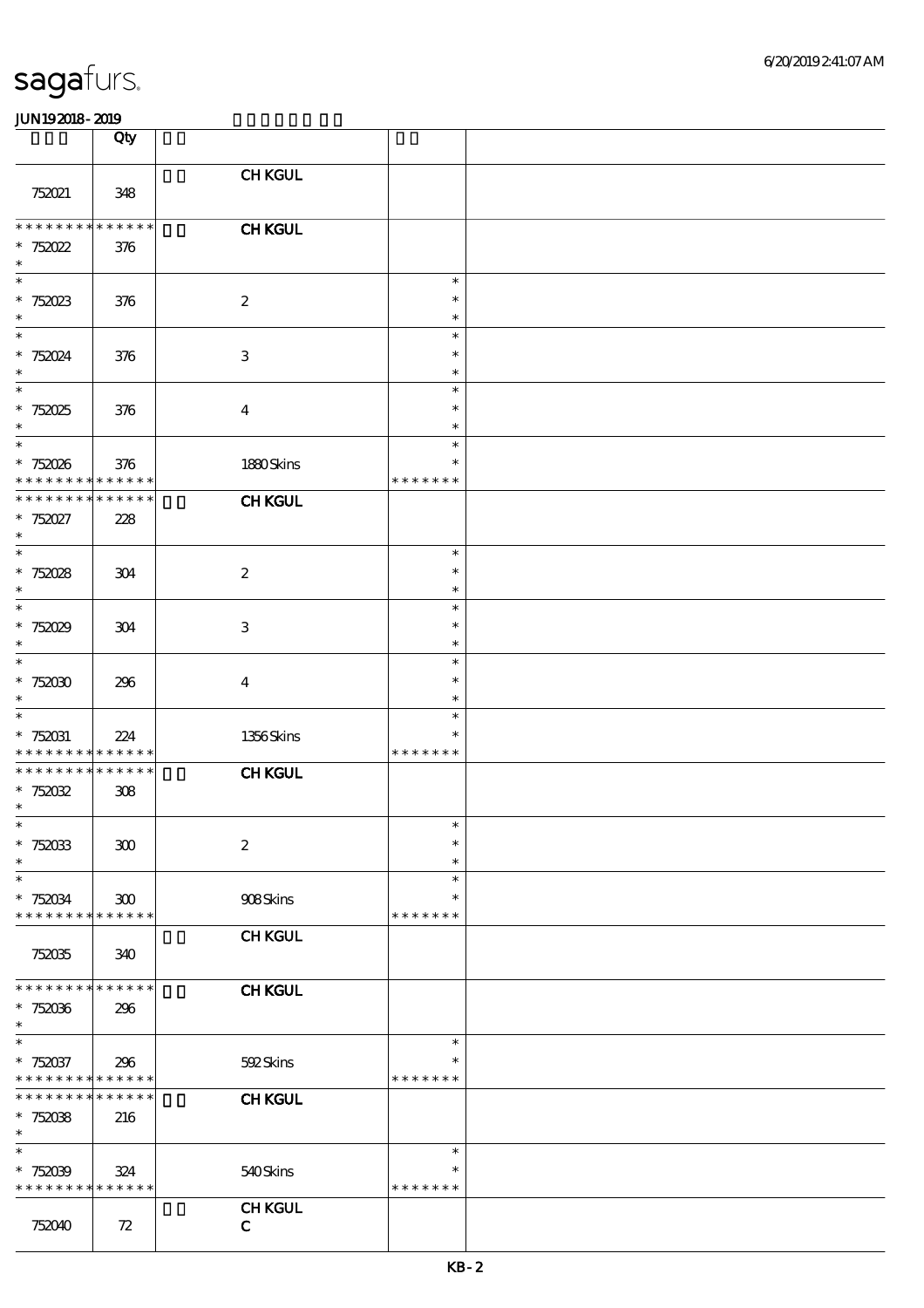|                                                   | Qty                |                               |                                   |  |
|---------------------------------------------------|--------------------|-------------------------------|-----------------------------------|--|
| 752041                                            | 210                | ARG KGL                       |                                   |  |
| * * * * * * *<br>$* 752042$<br>$\ast$             | $******$<br>296    | <b>ARG KGL</b>                |                                   |  |
| $\ast$<br>$* 752043$<br>$\ast$                    | 202                | $\boldsymbol{2}$              | $\ast$<br>$\ast$<br>$\ast$        |  |
| $\ast$<br>$* 752044$<br>$\ast$                    | 202                | $\ensuremath{\mathbf{3}}$     | $\ast$<br>$\ast$<br>$\ast$        |  |
| $\overline{\phantom{a}^*}$<br>$*752045$<br>$\ast$ | 202                | $\overline{\mathbf{4}}$       | $\ast$<br>$\ast$<br>$\ast$        |  |
| $\overline{\ast}$<br>$*752046$<br>* * * * * * * * | 202<br>* * * * * * | 1464Skins                     | $\ast$<br>$\ast$<br>* * * * * * * |  |
| 752047                                            | 312                | ARG KGL                       |                                   |  |
| 752048                                            | 186                | ARG KGL                       |                                   |  |
| 752049                                            | 180                | ${\bf ARG}$ KGL               |                                   |  |
| 752050                                            | 228                | ${\bf ARG}$ KGL               |                                   |  |
| 752051                                            | 64                 | <b>ARG KGL</b><br>$\mathbf C$ |                                   |  |
| 752052                                            | 204                | <b>DUCHPNI</b>                |                                   |  |
| 752053                                            | 160                | <b>DUCHPNI</b>                |                                   |  |
| 752054                                            | 198                | <b>FLORA</b>                  |                                   |  |
| 752055                                            | 108                | <b>FLORA</b>                  |                                   |  |
| 752056                                            | 64                 | <b>FLORA</b>                  |                                   |  |
| 752057                                            | 56                 | <b>FLORA</b>                  |                                   |  |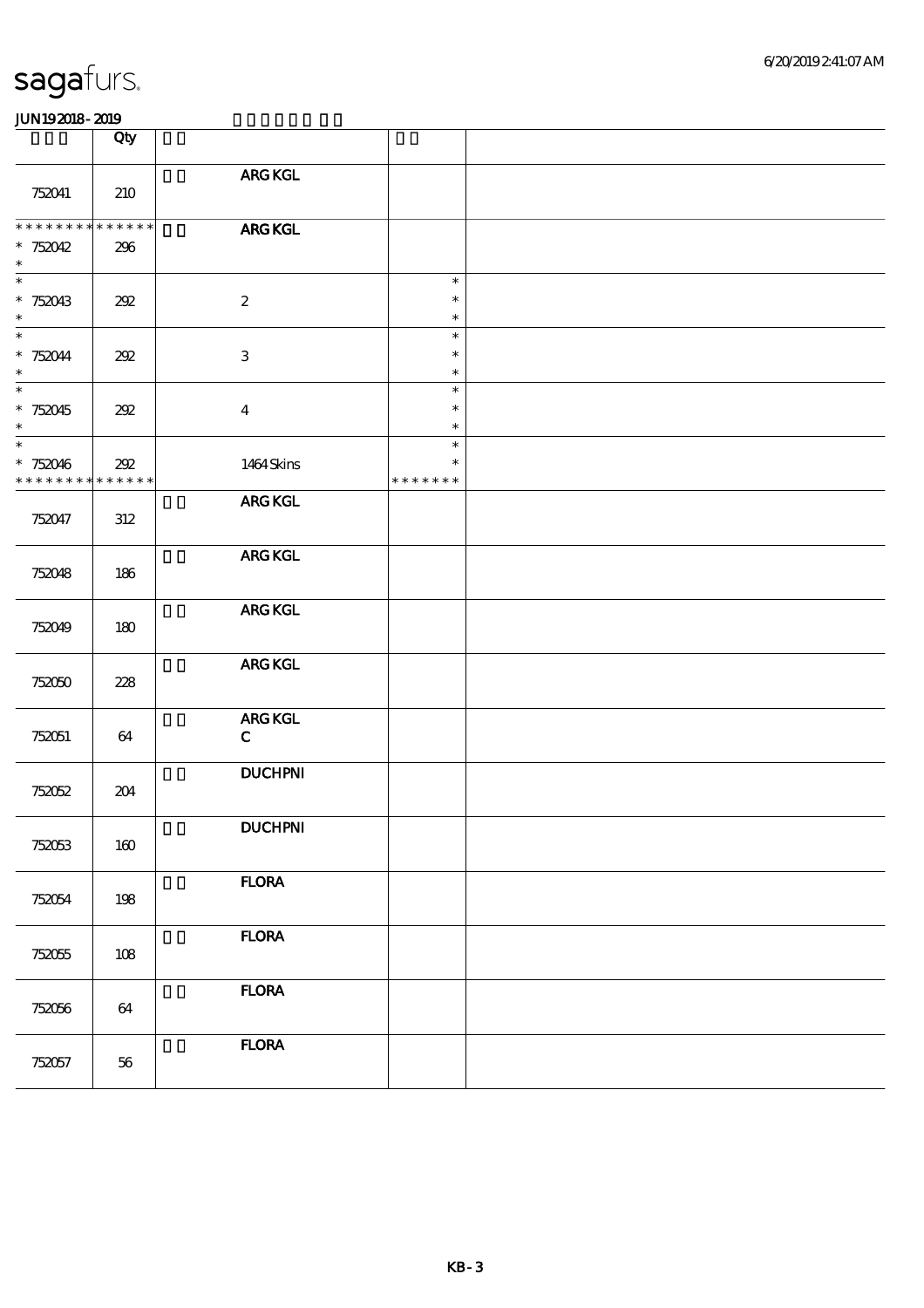| JUN192018-2019 |  |  |
|----------------|--|--|
|                |  |  |

|                                                     | Qty                |                |                                   |  |
|-----------------------------------------------------|--------------------|----------------|-----------------------------------|--|
| 752061                                              | 78                 | FIGURNI CHAQM  |                                   |  |
| 752062                                              | 112                | <b>FIGURNI</b> |                                   |  |
| 752063                                              | 340                | <b>FIGURNI</b> |                                   |  |
| 752064                                              | 220                | <b>FIGURNI</b> |                                   |  |
| 752065                                              | 140                | <b>FIGURNI</b> |                                   |  |
| 752066                                              | 88                 | <b>FIGURNI</b> |                                   |  |
| 752067                                              | 78                 | <b>FIGURNI</b> |                                   |  |
| 752068                                              | 76                 | <b>FIGURNI</b> |                                   |  |
| * * * * * * * * * * * * * *<br>* $752009$<br>$\ast$ | 204                | <b>JAKETNI</b> |                                   |  |
| $\ast$<br>$*752070$<br>* * * * * * * * * * * * * *  | 272                | 476Skins       | $\ast$<br>$\ast$<br>* * * * * * * |  |
| 752071                                              | 380                | <b>JAKETNI</b> |                                   |  |
| 752072                                              | 350                | <b>JAKETNI</b> |                                   |  |
| 752073                                              | $104$              | <b>JAKETNI</b> |                                   |  |
| 752074                                              | 120                | $\mathbf C$    |                                   |  |
| 752075                                              | 120                | $\mathbf C$    |                                   |  |
| 752076                                              | 96                 | $\mathbf C$    |                                   |  |
| 752077                                              | $\boldsymbol{\pi}$ | $\mathbf C$    |                                   |  |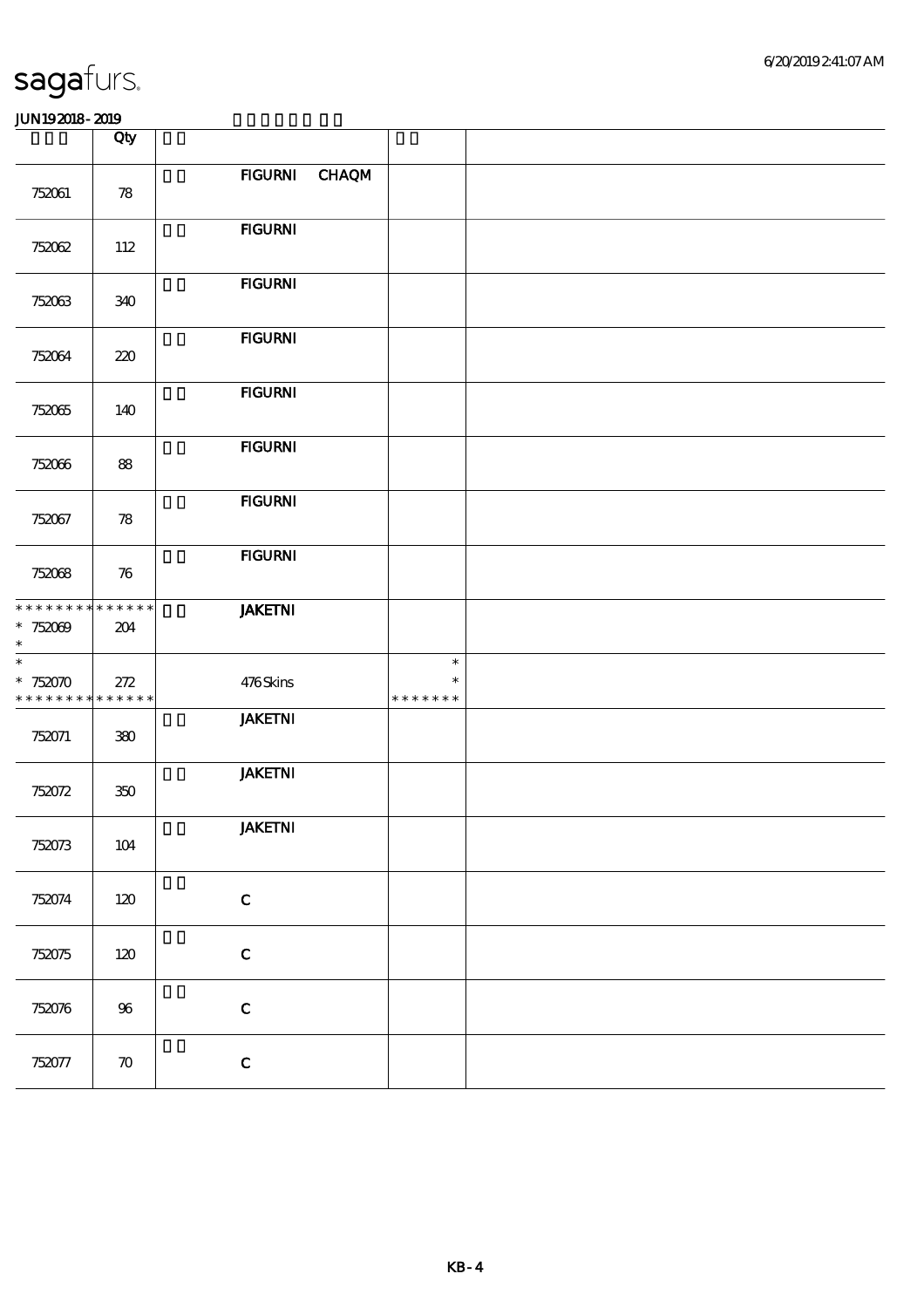|        | Qty                        |              |                 |  |
|--------|----------------------------|--------------|-----------------|--|
| 752081 | 228                        | QAMAR        | <b>CHAQMQI</b>  |  |
| 752082 | $68\,$                     | <b>QAMAR</b> | <b>CHAQMQI</b>  |  |
| 752083 | 54                         | QAMAR        | <b>CHAQMQI</b>  |  |
| 752084 | 132                        | <b>QAMAR</b> | <b>CHKGUL</b>   |  |
| 752085 | 120                        | QAMAR        | ${\bf ARG}$ KGL |  |
| 752086 | 64                         | QAMAR        | ${\bf ARG}$ KGL |  |
| 752087 | $\bf{8}$                   | <b>QAMAR</b> |                 |  |
| 752088 | 312                        | <b>QAMAR</b> |                 |  |
| 752089 | 252                        | <b>QAMAR</b> |                 |  |
| 752090 | $\boldsymbol{\mathcal{R}}$ | <b>QAMAR</b> |                 |  |
| 752091 | $72\,$                     | <b>QAMAR</b> |                 |  |
| 752092 | $\boldsymbol{\omega}$      | <b>QAMAR</b> |                 |  |
| 752093 | $\pmb{\infty}$             | <b>QAMAR</b> |                 |  |
| 752094 | 56                         | <b>QAMAR</b> |                 |  |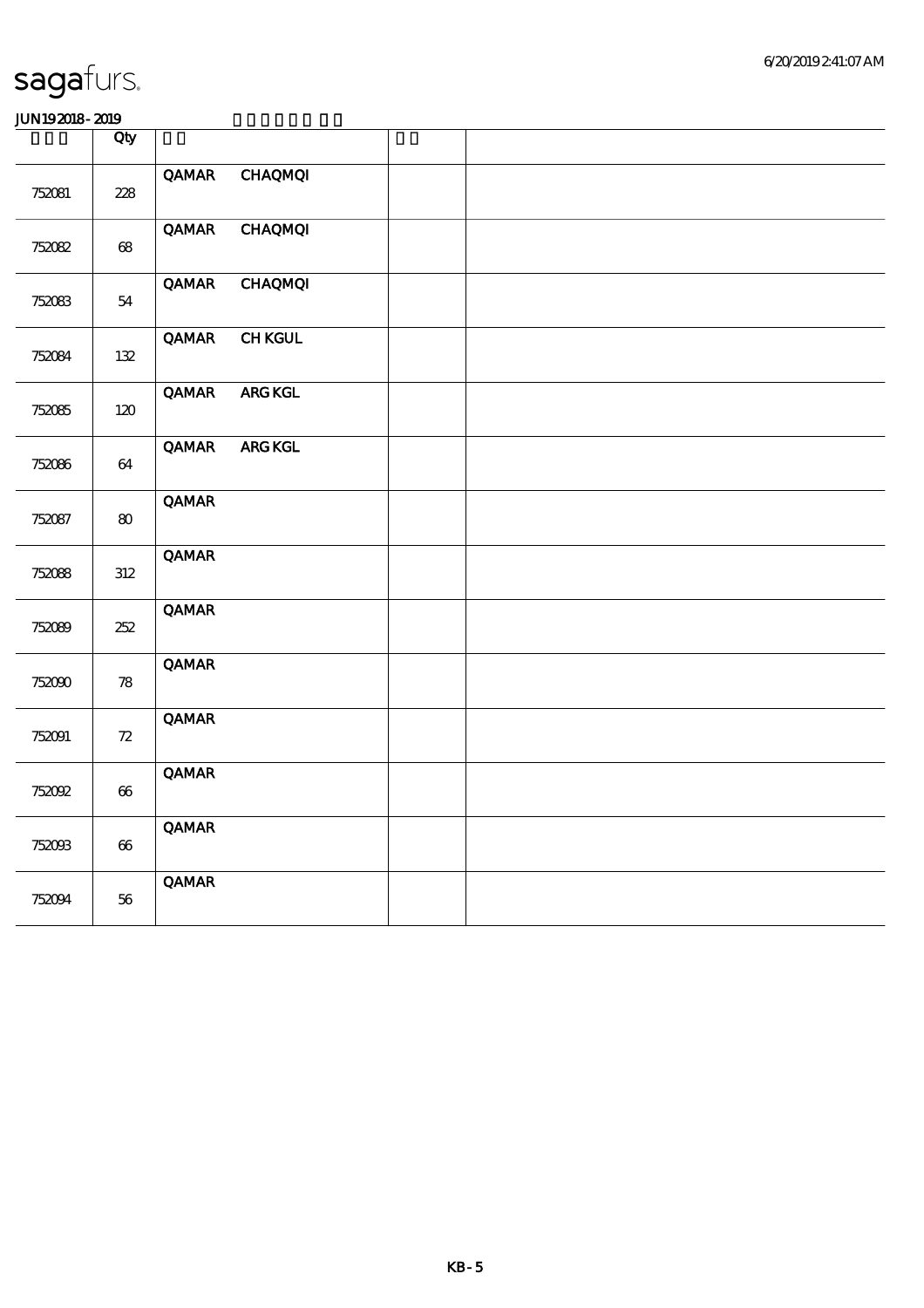|                                                                 | Qty    |                               |                                   |  |
|-----------------------------------------------------------------|--------|-------------------------------|-----------------------------------|--|
| 752101                                                          | 140    | <b>CHAQM</b><br><b>DEFECT</b> |                                   |  |
| 752102                                                          | $50\,$ | <b>DEFECT</b>                 |                                   |  |
| 752103                                                          | 58     | <b>DEFECT</b>                 |                                   |  |
| 752104                                                          | 40     | <b>DEFECT</b>                 |                                   |  |
| 752105                                                          | 270    | KKULCHA CHAQM                 |                                   |  |
| 752106                                                          | 196    | KKULCHA CHAQM                 |                                   |  |
| 752107                                                          | 110    | <b>KKULCHA</b>                |                                   |  |
| * * * * * * * * * * * * * *<br>* $752108$<br>$\ast$             | 294    | <b>KKULCHA</b>                |                                   |  |
| $\ast$<br>$*752109$<br>* * * * * * * * <mark>* * * * * *</mark> | 294    | 588Skins                      | $\ast$<br>$\ast$<br>* * * * * * * |  |
| 752110                                                          | 318    | <b>KKULCHA</b>                |                                   |  |
| 752111                                                          | 222    | <b>KKULCHA</b>                |                                   |  |
| 752112                                                          | 178    | <b>KKULCHA</b>                |                                   |  |
| 752113                                                          | 114    | <b>KKULCHA</b>                |                                   |  |
| 752114                                                          | $98\,$ | <b>KKULCHA</b>                |                                   |  |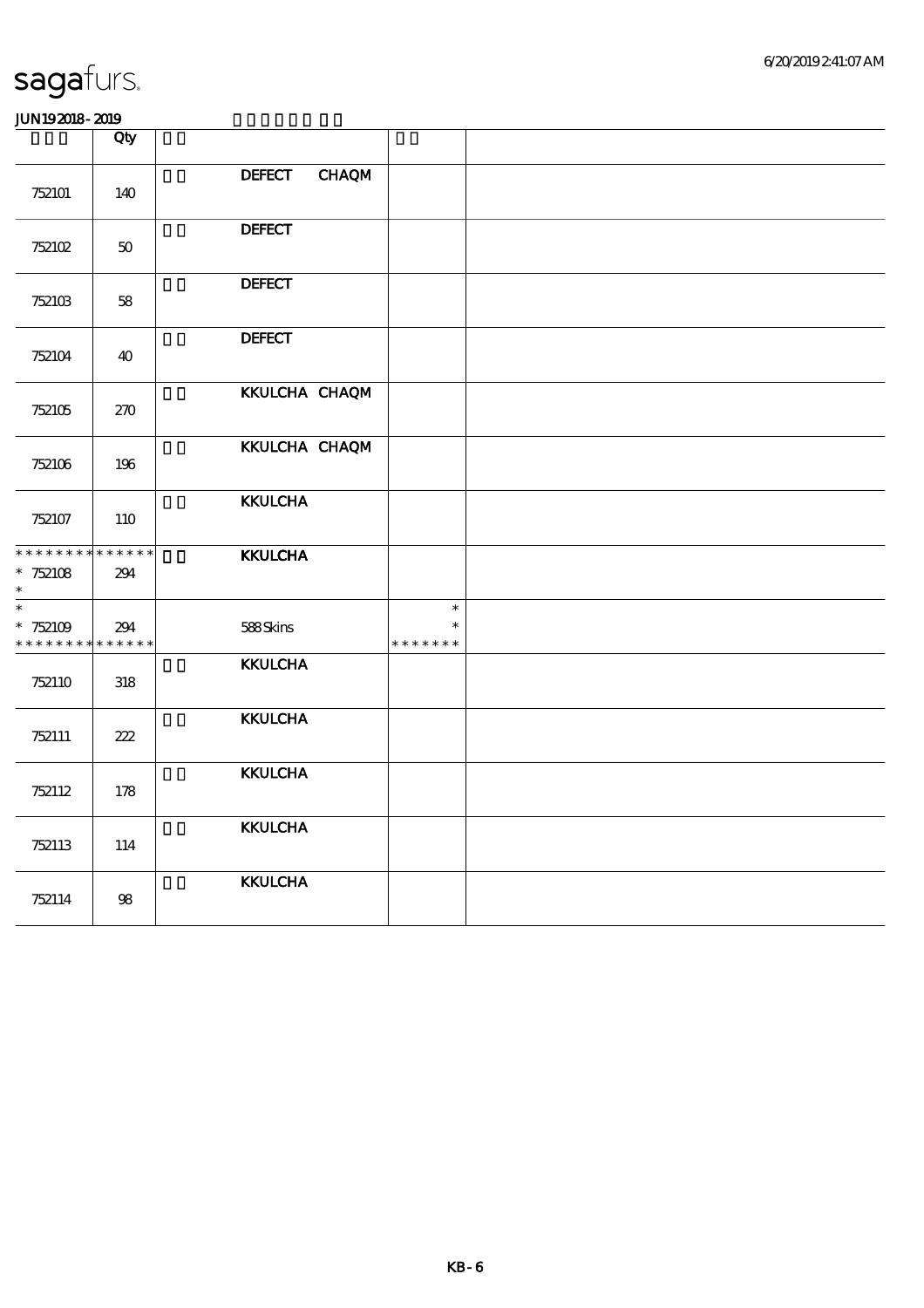|                                                         | Qty                    |                                          |  |
|---------------------------------------------------------|------------------------|------------------------------------------|--|
| 752121                                                  | 124                    | <b>CHAQMQI</b><br>$\mathbf u$            |  |
| 752122                                                  | 120                    | <b>CHAQMQI</b><br>$\mathbf I$            |  |
| 752123                                                  | 104                    | <b>CHAQMQI</b><br>$\mathbf{I}\mathbf{I}$ |  |
| ********<br>$* 752124$<br>$\ast$                        | * * * * * *<br>$312\,$ | $\mathbf{I}$                             |  |
| $_{*}^{-}$<br>$* 752125$<br>* * * * * * * * * * * * * * | 306                    | $618$ Skins                              |  |
| 752126                                                  | 164                    | $\mathbf u$                              |  |
| 752127                                                  | $336\,$                | $\mathbf I$                              |  |
| 752128                                                  | 344                    | $\rm I\hspace{-.1em}I\hspace{-.1em}I$    |  |
| 752129                                                  | 304                    | $\mathbf{I}\mathbf{I}$                   |  |
| 752130                                                  | $\mathcal{Z}$          | $\mathbf I$                              |  |
| 752131                                                  | 68                     | $\mathbf{I}\mathbf{I}$                   |  |
| 752132                                                  | $82\,$                 | <b>KKULCHA</b><br>$\mathbf u$            |  |
| 752133                                                  | 54                     | <b>KKULCHA</b><br>$\mathbf{I}\mathbf{I}$ |  |
| 752134                                                  | 40                     | $\mathbf{m}$                             |  |
| 752135                                                  | 48                     | $\mathbf{m}$                             |  |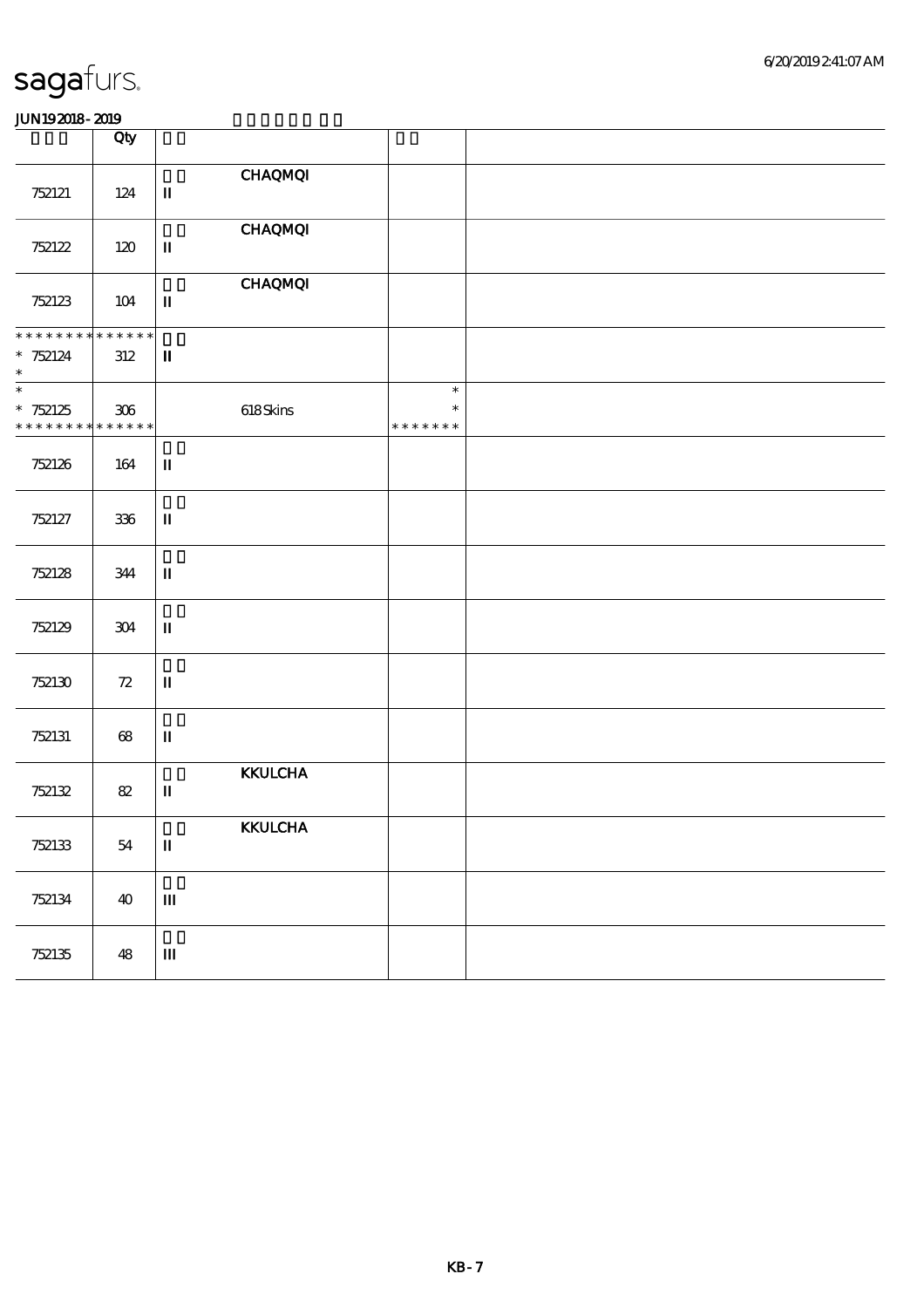|                                                        | Qty                        |                         |                         |  |
|--------------------------------------------------------|----------------------------|-------------------------|-------------------------|--|
| * * * * * * * * * * * * * *                            |                            | <b>NAZUCHA</b>          |                         |  |
| $* 752141$                                             | 210                        |                         |                         |  |
| $\ast$<br>$\ast$                                       |                            |                         | $\ast$                  |  |
| $* 752142$                                             | 316                        | $\boldsymbol{2}$        | $\ast$                  |  |
| $\ast$                                                 |                            |                         | $\ast$                  |  |
| $\ast$<br>$* 752143$                                   | 212                        | 738Skins                | $\ast$<br>$\ast$        |  |
| * * * * * * * * * * * * * *                            |                            |                         | * * * * * * *           |  |
| * * * * * * * * * * * * * *                            |                            | <b>NAZPNI</b>           |                         |  |
| $* 752144$<br>$\ast$                                   | 216                        |                         |                         |  |
| $\overline{\ast}$                                      |                            |                         | $\ast$                  |  |
| $* 752145$                                             | 324                        | $\boldsymbol{2}$        | $\ast$                  |  |
| $\ast$                                                 |                            |                         | $\ast$                  |  |
| $\ast$<br>$* 752146$                                   | 324                        | 864Skins                | $\ast$<br>$\ast$        |  |
| * * * * * * * *                                        | * * * * * *                |                         | * * * * * * *           |  |
|                                                        |                            | <b>NAZ PNI</b>          |                         |  |
| 752147                                                 | 180                        |                         |                         |  |
|                                                        |                            | <b>PARNI</b>            |                         |  |
| 752148                                                 | 360                        |                         |                         |  |
|                                                        |                            |                         |                         |  |
| * * * * * * * * * * * * * *<br>$* 752149$              | 222                        | <b>PARNI</b>            |                         |  |
| $\ast$                                                 |                            |                         |                         |  |
| $\ast$                                                 |                            |                         | $\ast$                  |  |
| $* 752150$<br>* * * * * * * * <mark>* * * * * *</mark> | 296                        | 518Skins                | $\ast$<br>* * * * * * * |  |
| * * * * * * * * * * * * * *                            |                            | <b>PARNI</b>            |                         |  |
| $*752151$                                              | 222                        |                         |                         |  |
| $\ast$<br>$\ast$                                       |                            |                         | $\ast$                  |  |
| $* 752152$                                             | 222                        | 444 Skins               | $\ast$                  |  |
| * * * * * * * * * * * * * *                            |                            |                         | * * * * * * *           |  |
| * * * * * * * * * * * * * *                            |                            | ${\bf ARG}$ ${\bf PNI}$ |                         |  |
| $* 752153$<br>$\ast$                                   | ${\bf 300}$                |                         |                         |  |
| $\ast$                                                 |                            |                         | $\ast$                  |  |
| $* 752154$                                             | 288                        | 588Skins                | $\ast$                  |  |
| * * * * * * * *<br>* * * * * * *                       | * * * * * *<br>* * * * * * | <b>ARG PNI</b>          | * * * * * * *           |  |
| $*752155$                                              | 240                        |                         |                         |  |
| $\ast$                                                 |                            |                         |                         |  |
| $\ast$<br>$*752156$                                    | 240                        | 480Skins                | $\ast$<br>$\ast$        |  |
| * * * * * * * * * * * * * *                            |                            |                         | * * * * * * *           |  |
| * * * * * * *                                          | * * * * * *                | ARG PNI                 |                         |  |
| $* 752157$<br>$\ast$                                   | 312                        |                         |                         |  |
| $\overline{\ast}$                                      |                            |                         | $\ast$                  |  |
| $* 752158$                                             | 312                        | $\boldsymbol{2}$        | $\ast$                  |  |
| $\ast$                                                 |                            |                         | $\ast$                  |  |
| $\ast$<br>$* 752159$                                   | 156                        | 780Skins                | $\ast$<br>$\ast$        |  |
| * * * * * * * * * * * * * *                            |                            |                         | * * * * * * *           |  |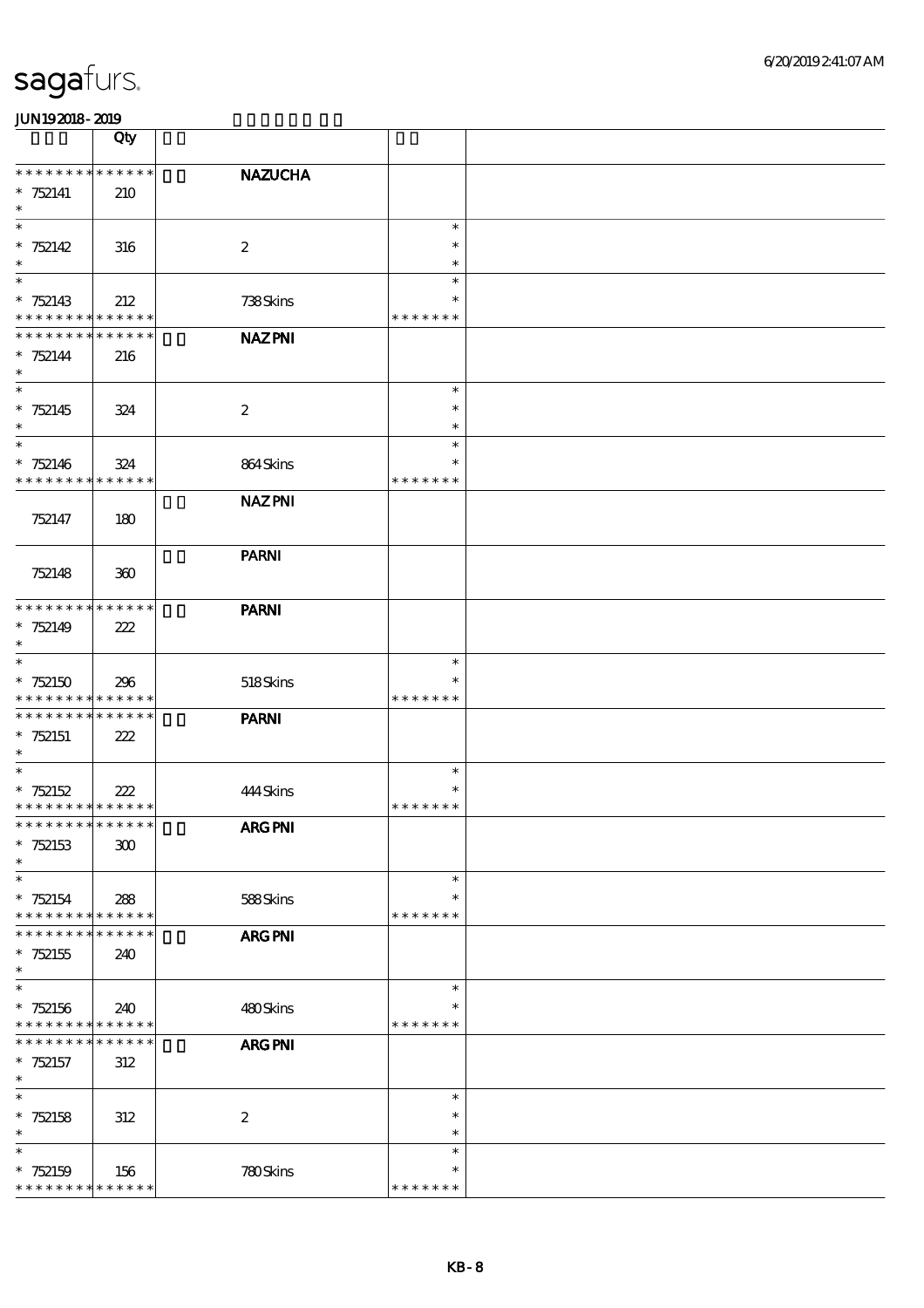|                                    | Qty                        |                         |                                   |  |
|------------------------------------|----------------------------|-------------------------|-----------------------------------|--|
| * * * * * * * *<br>$* 752161$      | * * * * * *<br>234         | <b>ARGUL</b>            |                                   |  |
| $\ast$                             |                            |                         |                                   |  |
| $\ast$<br>$* 752162$               | 312                        | 546Skins                | $\ast$<br>$\ast$<br>* * * * * * * |  |
| * * * * * * * *<br>* * * * * * * * | * * * * * *<br>* * * * * * | <b>ARGUL</b>            |                                   |  |
| $*752163$<br>$\ast$                | 296                        |                         |                                   |  |
| $\ast$<br>$* 752164$<br>$\ast$     | 296                        | $\boldsymbol{z}$        | $\ast$<br>$\ast$<br>$\ast$        |  |
| $\overline{\ast}$                  |                            |                         | $\ast$                            |  |
| $* 752165$<br>* * * * * * * *      | 296<br>* * * * * *         | 888Skins                | $\ast$<br>* * * * * * *           |  |
| 752166                             | 128                        | <b>CHAQMQI</b>          |                                   |  |
| 752167                             | 300                        | <b>CHAQMQI</b>          |                                   |  |
| * * * * * * * *                    | * * * * * *                | <b>CHAQMQI</b>          |                                   |  |
| $* 752168$<br>$\ast$               | 208                        |                         |                                   |  |
| $\ast$<br>$* 752169$               | 312                        | $\boldsymbol{2}$        | $\ast$<br>$\ast$                  |  |
| $\ast$                             |                            |                         | $\ast$                            |  |
| $\ast$                             |                            |                         | $\ast$<br>$\ast$                  |  |
| $*752170$<br>* * * * * * * *       | 300<br>* * * * * *         | 820Skins                | * * * * * * *                     |  |
| * * * * * * *                      | * * * * * *                | <b>CHAQMQI</b>          |                                   |  |
| $* 752171$<br>$\ast$               | 214                        |                         |                                   |  |
| $\ast$                             |                            |                         | $\ast$                            |  |
| * $752172$<br>$\ast$               | 318                        | $\boldsymbol{2}$        | $\ast$<br>$\ast$                  |  |
| $\ast$                             |                            |                         | $\ast$                            |  |
| $*752173$<br>* * * * * * * *       | 208<br>* * * * * *         | 740Skins                | $\ast$<br>* * * * * * *           |  |
|                                    |                            | <b>CHAQMQI</b>          |                                   |  |
| 752174                             | 360                        |                         |                                   |  |
| 752175                             | 222                        | <b>CHAQMQI</b>          |                                   |  |
| * * * * * * *                      | * * * * * *                | <b>CHAQMQI</b>          |                                   |  |
| $* 752176$<br>$\ast$               | 234                        |                         |                                   |  |
| $\overline{\ast}$<br>$* 752177$    |                            | $\boldsymbol{2}$        | $\ast$<br>$\ast$                  |  |
| $\ast$                             | 312                        |                         | $\ast$                            |  |
| $\ast$                             |                            |                         | $\ast$<br>$\ast$                  |  |
| $* 752178$<br>$\ast$               | 312                        | $\,3$                   | $\ast$                            |  |
| $\ast$                             |                            |                         | $\ast$                            |  |
| $*752179$<br>$\ast$                | $312\,$                    | $\overline{\mathbf{4}}$ | $\ast$<br>$\ast$                  |  |
| $\ast$                             |                            |                         | $\ast$                            |  |
| $*752180$<br>* * * * * * * *       | 156<br>* * * * * *         | 1326Skins               | $\ast$<br>* * * * * * *           |  |
|                                    |                            |                         |                                   |  |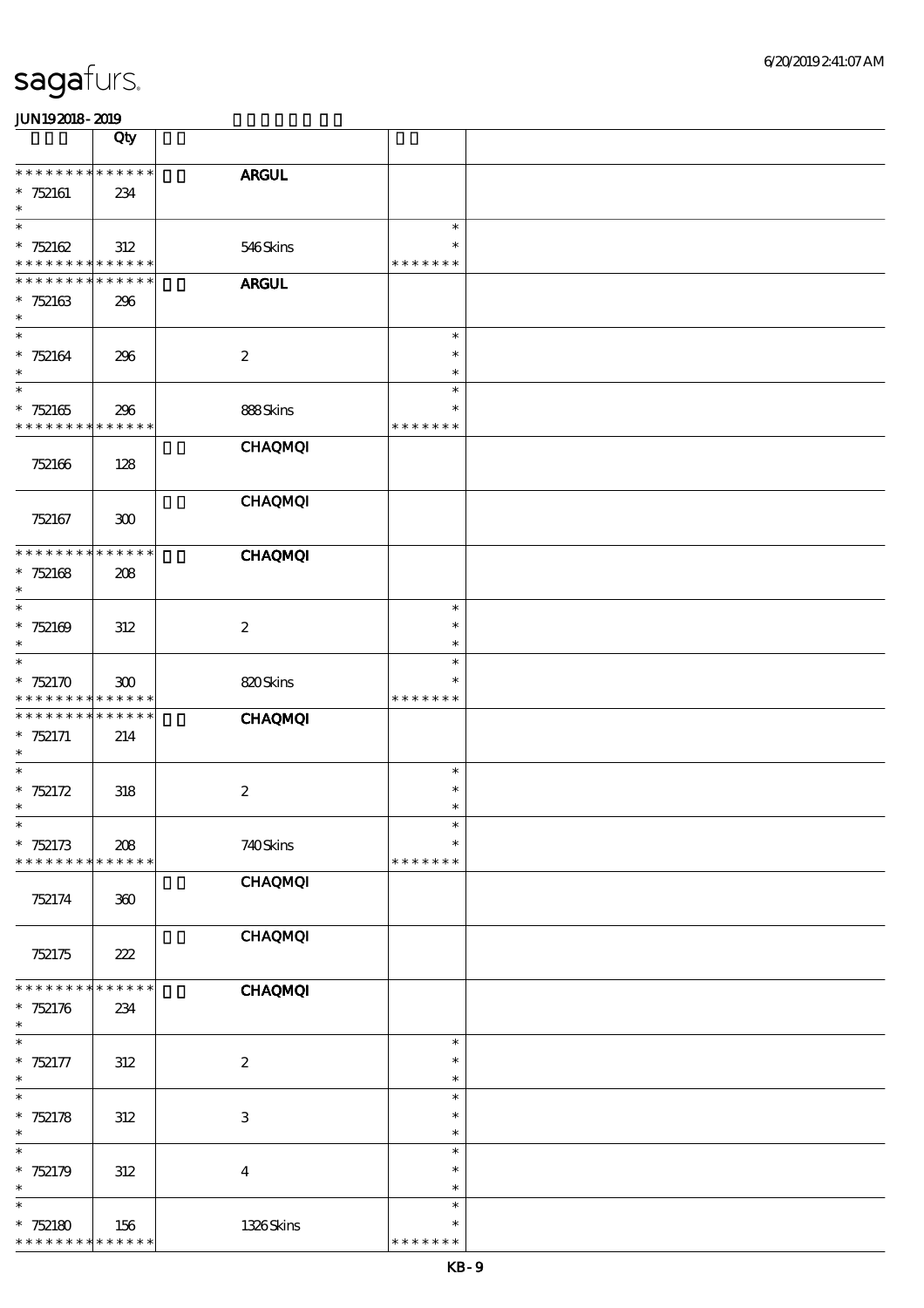|                               | Qty                   |                           |                         |  |
|-------------------------------|-----------------------|---------------------------|-------------------------|--|
| * * * * * * * *               | * * * * * *           | <b>CHAQMQI</b>            |                         |  |
| $* 752181$                    | 328                   |                           |                         |  |
| $\ast$                        |                       |                           |                         |  |
| $\ast$                        |                       |                           | $\ast$                  |  |
| $* 752182$                    | 328                   | $\boldsymbol{2}$          | $\ast$                  |  |
| $\ast$<br>$\ast$              |                       |                           | $\ast$<br>$\ast$        |  |
| $* 752183$                    | 328                   | $\ensuremath{\mathbf{3}}$ | $\ast$                  |  |
| $\ast$                        |                       |                           | $\ast$                  |  |
| $\ast$                        |                       |                           | $\ast$                  |  |
| $* 752184$                    | 164                   | 1148Skins                 | $\ast$                  |  |
| * * * * * * * *               | * * * * * *           |                           | * * * * * * *           |  |
| * * * * * * * *               | * * * * * *           | <b>CHAQMQI</b>            |                         |  |
| $* 752185$                    | 334                   |                           |                         |  |
| $\ast$<br>$\ast$              |                       |                           | $\ast$                  |  |
| $* 752186$                    | 324                   | $\boldsymbol{2}$          | $\ast$                  |  |
| $\ast$                        |                       |                           | $\ast$                  |  |
| $\ast$                        |                       |                           | $\ast$                  |  |
| $* 752187$                    | 324                   | $\ensuremath{\mathbf{3}}$ | $\ast$                  |  |
| $\ast$                        |                       |                           | $\ast$                  |  |
| $\ast$                        |                       |                           | $\ast$                  |  |
| $* 752188$<br>* * * * * * * * | 324<br>* * * * * *    | 1306Skins                 | $\ast$<br>* * * * * * * |  |
| * * * * * * * *               | * * * * * *           | <b>CHAQMQI</b>            |                         |  |
| $* 752189$                    | 328                   |                           |                         |  |
| $\ast$                        |                       |                           |                         |  |
| $\ast$                        |                       |                           | $\ast$                  |  |
| $*752190$                     | 328                   | $\boldsymbol{2}$          | $\ast$                  |  |
| $\ast$                        |                       |                           | $\ast$                  |  |
| $\ast$                        |                       |                           | $\ast$<br>$\ast$        |  |
| $*752191$<br>$\ast$           | 328                   | $\ensuremath{\mathbf{3}}$ | $\ast$                  |  |
| $\ast$                        |                       |                           | $\ast$                  |  |
| $* 752192$                    | 164                   | 1148Skins                 | $\ast$                  |  |
| * * * * * * * * * * * * * *   |                       |                           | * * * * * * *           |  |
| * * * * * * * * * * * * * *   |                       | <b>CHAQMQI</b>            |                         |  |
| $*752193$                     | 216                   |                           |                         |  |
| $\ast$<br>$\ast$              |                       |                           | $\ast$                  |  |
| $* 752194$                    | 324                   | $\boldsymbol{2}$          | $\ast$                  |  |
| $\ast$                        |                       |                           | $\ast$                  |  |
| $\ast$                        |                       |                           | $\ast$                  |  |
| $*752195$                     | 336                   | $\ensuremath{\mathbf{3}}$ | $\ast$                  |  |
| $\ast$                        |                       |                           | $\ast$                  |  |
| $\ast$                        |                       |                           | $\ast$                  |  |
| $* 752196$<br>* * * * * * * * | 224<br>* * * * * *    | 1100Skins                 | $\ast$<br>* * * * * * * |  |
| * * *<br>* * * *              | $***$ * * *<br>$\ast$ | <b>CHAQMQI</b>            |                         |  |
| $* 752197$                    | 216                   |                           |                         |  |
| $\ast$                        |                       |                           |                         |  |
| $\ast$                        |                       |                           | $\ast$                  |  |
| $* 752198$                    | 324                   | $\boldsymbol{2}$          | $\ast$                  |  |
| $\ast$                        |                       |                           | $\ast$                  |  |
| $\ast$<br>$* 752199$          |                       | $\ensuremath{\mathbf{3}}$ | $\ast$<br>$\ast$        |  |
| $\ast$                        | 324                   |                           | $\ast$                  |  |
| $\ast$                        |                       |                           | $\ast$                  |  |
| $* 752200$                    | 216                   | 1080Skins                 | $\ast$                  |  |
| * * * * * * * *               | * * * * * *           |                           | * * * * * * *           |  |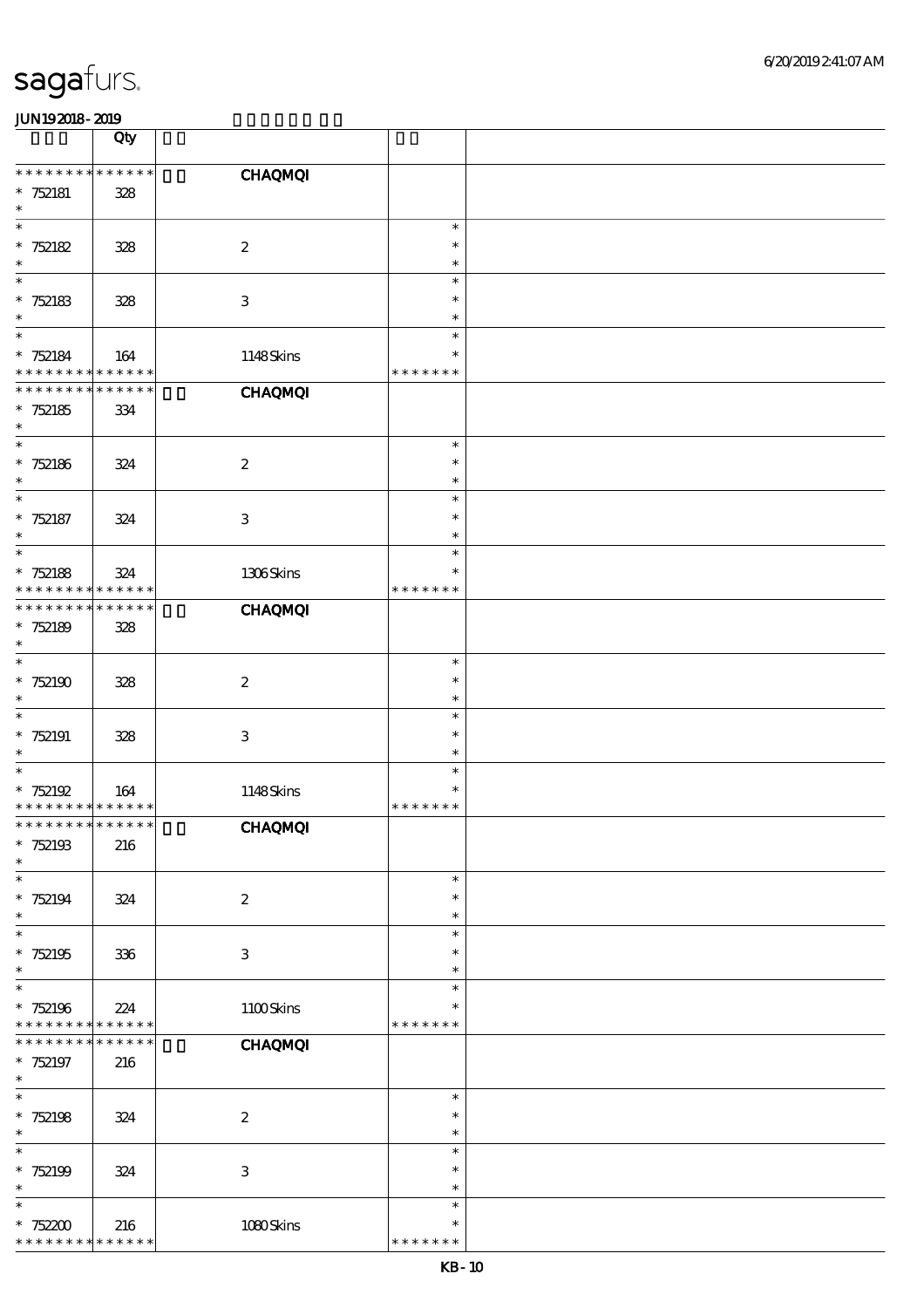|                                                     | Qty                |                  |                                   |  |
|-----------------------------------------------------|--------------------|------------------|-----------------------------------|--|
| * * * * * * * * * * * * * *                         |                    | <b>CHAQMQI</b>   |                                   |  |
| $*752201$<br>$\ast$                                 | 200                |                  |                                   |  |
| $\ast$<br>$* 752202$<br>$\ast$                      | 300                | $\boldsymbol{2}$ | $\ast$<br>$\ast$<br>$\ast$        |  |
| $\ast$<br>$* 752203$<br>$\ast$                      | $300\,$            | $\,3$            | $\ast$<br>$\ast$<br>$\ast$        |  |
| $\ast$<br>$* 752204$<br>* * * * * * * * * * * * * * | 200                | 1000Skins        | $\ast$<br>$\ast$<br>* * * * * * * |  |
| * * * * * * *<br>$*752205$<br>$\ast$                | * * * * * *<br>216 | <b>CHAQMQI</b>   |                                   |  |
| $\ast$<br>$* 752206$<br>$\ast$                      | 288                | $\boldsymbol{2}$ | $\ast$<br>$\ast$<br>$\ast$        |  |
| $\ast$<br>$* 752207$<br>$\ast$                      | 288                | $\,3$            | $\ast$<br>$\ast$<br>$\ast$        |  |
| $\ast$<br>$* 752208$<br>$\ast$                      | 288                | $\boldsymbol{4}$ | $\ast$<br>$\ast$<br>$\ast$        |  |
| $\ast$<br>$*752209$<br>$\ast$                       | 288                | $\mathbf 5$      | $\ast$<br>$\ast$<br>$\ast$        |  |
| $\ast$<br>$*752210$<br>$\ast$                       | 288                | $\,6\,$          | $\ast$<br>$\ast$<br>$\ast$        |  |
| $\ast$<br>$* 752211$<br>* * * * * * * *             | 288<br>* * * * * * | 1944 Skins       | $\ast$<br>$\ast$<br>* * * * * * * |  |
| * * * * * * * *<br>$* 752212$<br>$\ast$             | * * * * * *<br>228 | <b>CHAQMQI</b>   |                                   |  |
| $\ast$<br>* $752213$<br>$\ast$                      | $304\,$            | $\boldsymbol{2}$ | $\ast$<br>$\ast$<br>$\ast$        |  |
| $\ast$<br>$* 752214$<br>* * * * * * * *             | 304<br>* * * * * * | 836Skins         | $\ast$<br>$\ast$<br>* * * * * * * |  |
| * * *<br>* * *<br>*<br>$* 752215$<br>$\ast$         | * * * * * *<br>328 | <b>CHAQMQI</b>   |                                   |  |
| $\ast$<br>$* 752216$<br>* * * * * * * * * * * * * * | 328                | 656Skins         | $\ast$<br>$\ast$<br>* * * * * * * |  |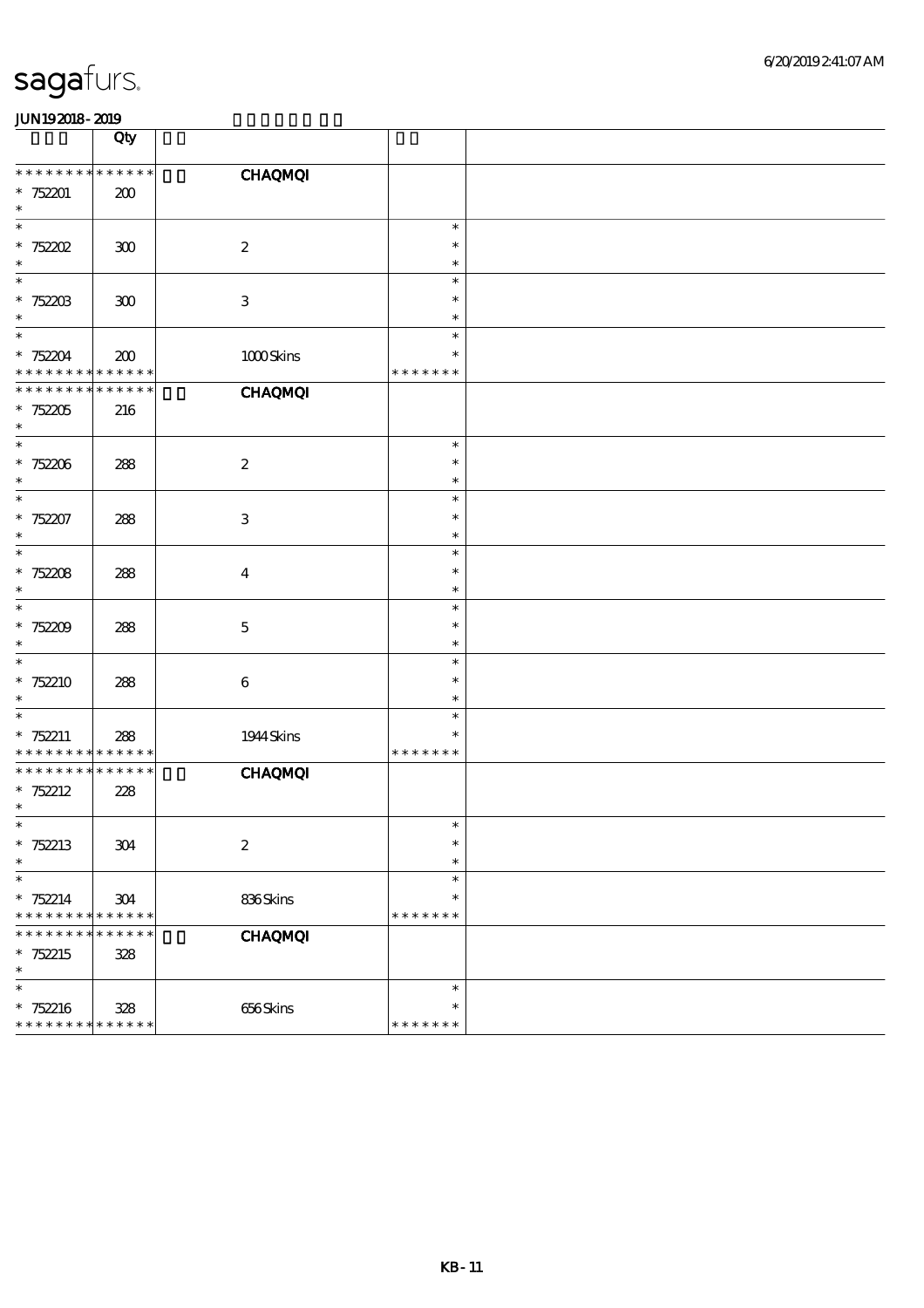|                                                        | Qty                |                           |                         |  |
|--------------------------------------------------------|--------------------|---------------------------|-------------------------|--|
| * * * * * * * * * * * * * *                            |                    | <b>CHKGUL</b>             |                         |  |
| * $752221$                                             | 200                |                           |                         |  |
| $\ast$<br>$\ast$                                       |                    |                           | $\ast$                  |  |
| $* 752222$                                             | 300                | $\boldsymbol{2}$          | $\ast$                  |  |
| $\ast$                                                 |                    |                           | $\ast$                  |  |
| $\ast$                                                 |                    |                           | $\ast$                  |  |
| $* 75223$<br>$\ast$                                    | 300                | $\,3$                     | $\ast$<br>$\ast$        |  |
| $\ast$                                                 |                    |                           | $\ast$                  |  |
| $* 752224$                                             | 200                | 1000Skins                 | $\ast$                  |  |
| * * * * * * * * <mark>* * * * * *</mark>               |                    |                           | * * * * * * *           |  |
| * * * * * * * * * * * * * *                            |                    | <b>CHKGUL</b>             |                         |  |
| $* 752225$<br>$\ast$                                   | 310                |                           |                         |  |
| $\ast$                                                 |                    |                           | $\ast$                  |  |
| $* 752236$                                             | 300                | $\boldsymbol{2}$          | $\ast$                  |  |
| $\ast$<br>$\ast$                                       |                    |                           | $\ast$<br>$\ast$        |  |
| $* 752227$                                             | 300                | 910Skins                  | $\ast$                  |  |
| * * * * * * * * * * * * * *                            |                    |                           | * * * * * * *           |  |
| * * * * * * * * * * * * * *                            |                    | <b>CHKGUL</b>             |                         |  |
| $* 75228$<br>$\ast$                                    | 300                |                           |                         |  |
| $\ast$                                                 |                    |                           | $\ast$                  |  |
| $* 75229$                                              | 300                | $\boldsymbol{2}$          | $\ast$                  |  |
| $\ast$<br>$\ast$                                       |                    |                           | $\ast$<br>$\ast$        |  |
| $*752230$                                              | 300                | 900Skins                  |                         |  |
| * * * * * * * * <mark>* * * * * *</mark>               |                    |                           | * * * * * * *           |  |
| * * * * * * * * * * * * * *                            |                    | <b>CHKGUL</b>             |                         |  |
| $* 752231$<br>$\ast$                                   | 312                |                           |                         |  |
| $\ast$                                                 |                    |                           | $\ast$                  |  |
| $* 752232$                                             | 312                | $\boldsymbol{2}$          | $\ast$                  |  |
| $\ast$                                                 |                    |                           | $\ast$                  |  |
| $*$<br>$* 752233$                                      | 312                | $\ensuremath{\mathbf{3}}$ | $\ast$<br>$\ast$        |  |
| $\ast$                                                 |                    |                           | $\ast$                  |  |
| $\ast$                                                 |                    |                           | $\ast$                  |  |
| $* 752234$<br>* * * * * * * *                          | 156<br>* * * * * * | 1092Skins                 | $\ast$<br>* * * * * * * |  |
| * * * * * * *                                          | * * * * * *        | <b>CHKGUL</b>             |                         |  |
| $* 752235$                                             | 330                |                           |                         |  |
| $\ast$                                                 |                    |                           |                         |  |
| $\ast$<br>$* 752236$                                   | 264                | $\boldsymbol{2}$          | $\ast$<br>$\ast$        |  |
| $\ast$                                                 |                    |                           | $\ast$                  |  |
| $\ast$                                                 |                    |                           | $\ast$                  |  |
| $* 752237$<br>* * * * * * * * <mark>* * * * * *</mark> | 264                | 858Skins                  | $\ast$<br>* * * * * * * |  |
| * * * * * * * *                                        | * * * * * *        | <b>ARG KGL</b>            |                         |  |
| $* 752238$                                             | 240                |                           |                         |  |
| $\ast$                                                 |                    |                           |                         |  |
| $\ast$<br>$* 752239$                                   |                    | 480Skins                  | $\ast$<br>$\ast$        |  |
| * * * * * * * * <mark>* * * * * *</mark>               | 240                |                           | * * * * * * *           |  |
|                                                        |                    | ARG KGL                   |                         |  |
| 752240                                                 | 312                |                           |                         |  |
|                                                        |                    |                           |                         |  |